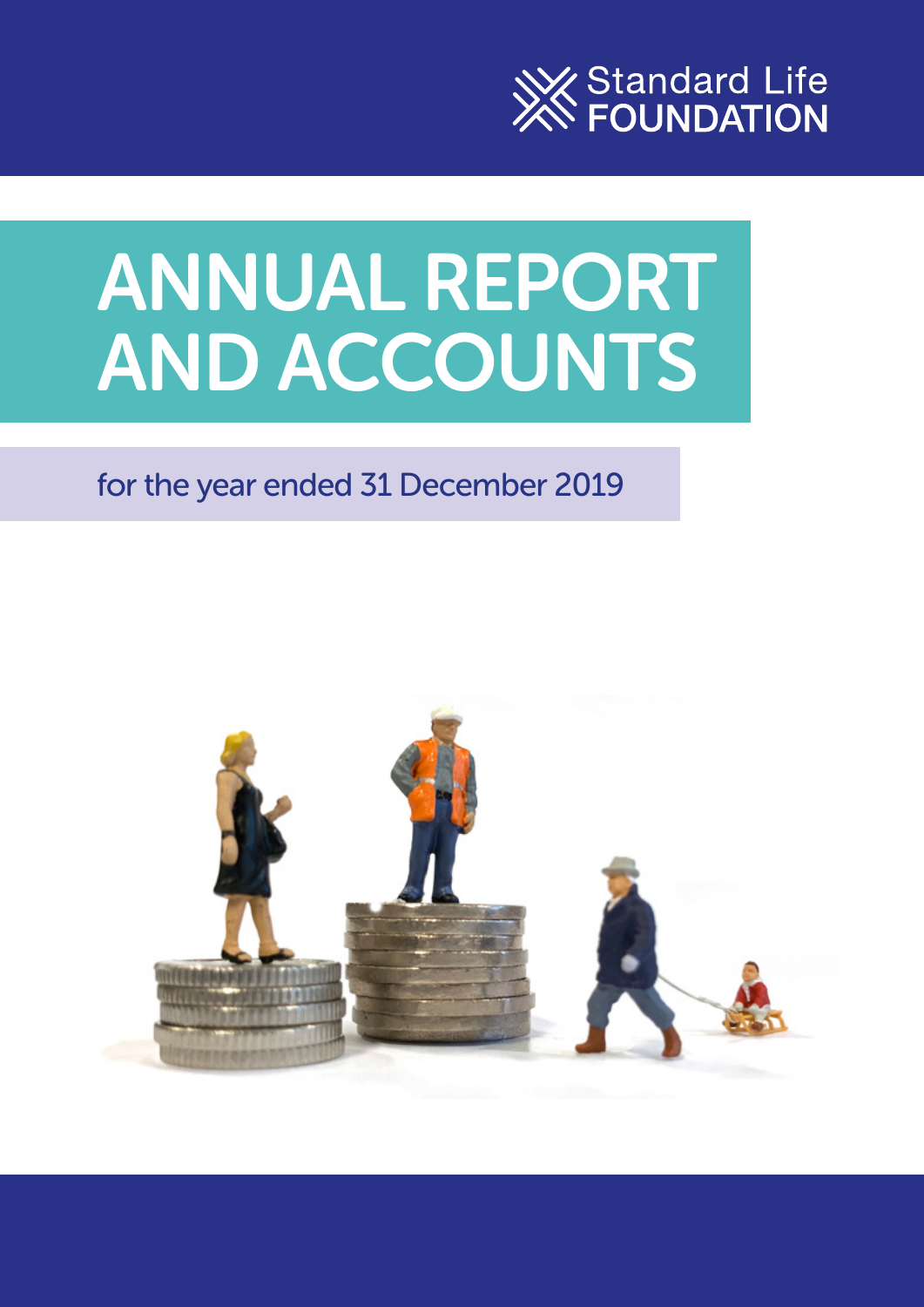# **CONTENTS**

| 01                                                                                                                          |
|-----------------------------------------------------------------------------------------------------------------------------|
| Reference and administrative details  3                                                                                     |
| 02<br><u> 1989 - Johann Stoff, Amerikaansk politiker (</u>                                                                  |
|                                                                                                                             |
| 03<br><u> 1989 - Johann Barn, mars ann an t-Amhain an t-Amhain an t-Amhain an t-Amhain an t-Amhain an t-Amhain an t-Amh</u> |
|                                                                                                                             |
| 04                                                                                                                          |
| Statement of trustees' responsibilities  19                                                                                 |
| 05                                                                                                                          |
|                                                                                                                             |
| 06                                                                                                                          |
| Statement of financial activities  23                                                                                       |
| 07                                                                                                                          |
| the control of the control of the control of the control of the control of the control of                                   |
| 08                                                                                                                          |
|                                                                                                                             |
| 09                                                                                                                          |
|                                                                                                                             |
| 10                                                                                                                          |
| Notes to the financial statements  30                                                                                       |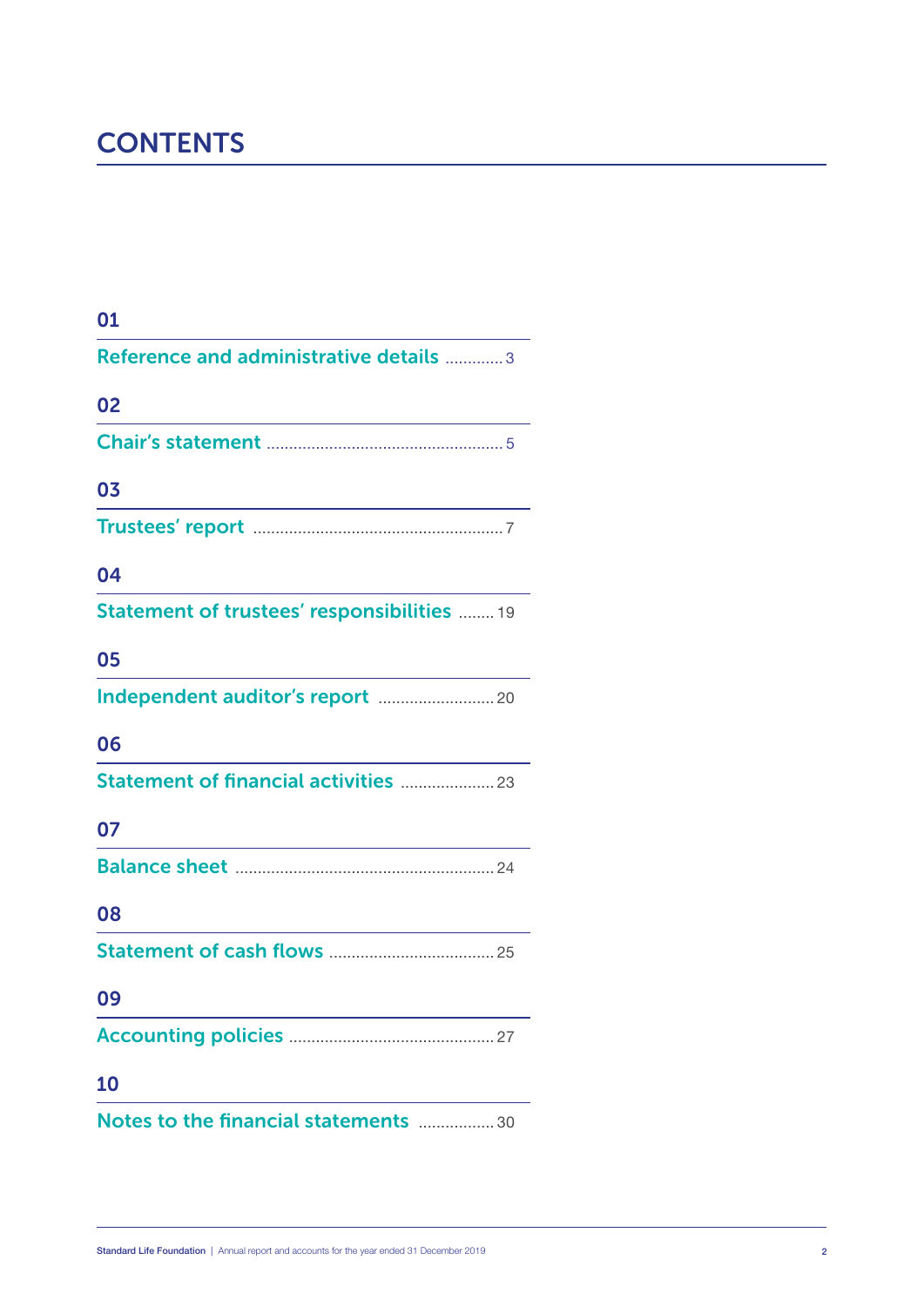## **01** Reference and administrative details

#### STANDARD LIFE FOUNDATION

A company limited by guarantee Registered Scottish charity number SC040877 Registered Scottish company number SC359717

#### REGISTERED OFFICE

1 George Street, Edinburgh, Scotland EH2 2LL

#### ADMINISTRATIVE OFFICE

5th floor, 6 St. Andrew Square, Edinburgh, EH2 2AH

#### **WEBSITE**

www.standardlifefoundation.org.uk

#### BOARD OF TRUSTEES

The Trustees of Standard Life Foundation are also its Directors for the purpose of the Companies Act 2006.

| <b>Trustee</b>              | <b>Trustee Category</b> <sup>1</sup>           | Committees <sup>2</sup>                                                                                  |
|-----------------------------|------------------------------------------------|----------------------------------------------------------------------------------------------------------|
| Alistair Darling (Chair)    | Independent                                    | Finance, Investment and Risk<br>Nomination, Governance<br>and Remuneration<br><b>Research and Grants</b> |
| James Daunt                 | Independent                                    | Finance, Investment and Risk<br>(Chair)                                                                  |
| Naomi Eisenstadt            | Independent                                    | <b>Research and Grants</b>                                                                               |
| <b>Professor David Hall</b> | Independent                                    | <b>Research and Grants</b>                                                                               |
| Lucy Heller                 | Independent                                    | Nomination, Governance<br>and Remuneration (Chair)                                                       |
| Professor Elaine Kempson    | Independent                                    | Research and Grants (Chair)<br>Nomination, Governance<br>and Remuneration                                |
| Professor Wendy Loretto     | Independent                                    | <b>Research and Grants</b>                                                                               |
| Graeme McEwan               | Standard Life Aberdeen plc<br>(to 5 June 2019) | Nomination, Governance<br>and Remuneration                                                               |
|                             | Independent<br>(from 6 June 2019)              | <b>Research and Grants</b><br>(from 21 October 2019)                                                     |
| Keith Skeoch                | Standard Life Aberdeen plc                     | <b>Research and Grants</b>                                                                               |
| Euan Stirling               | Standard Life Aberdeen plc                     | Finance, Investment and Risk                                                                             |

1 Refer to structure, governance and management on pages 12-13 for trustees' appointment terms

<sup>2</sup> Refer to structure, governance and management on page 12 for committee remits.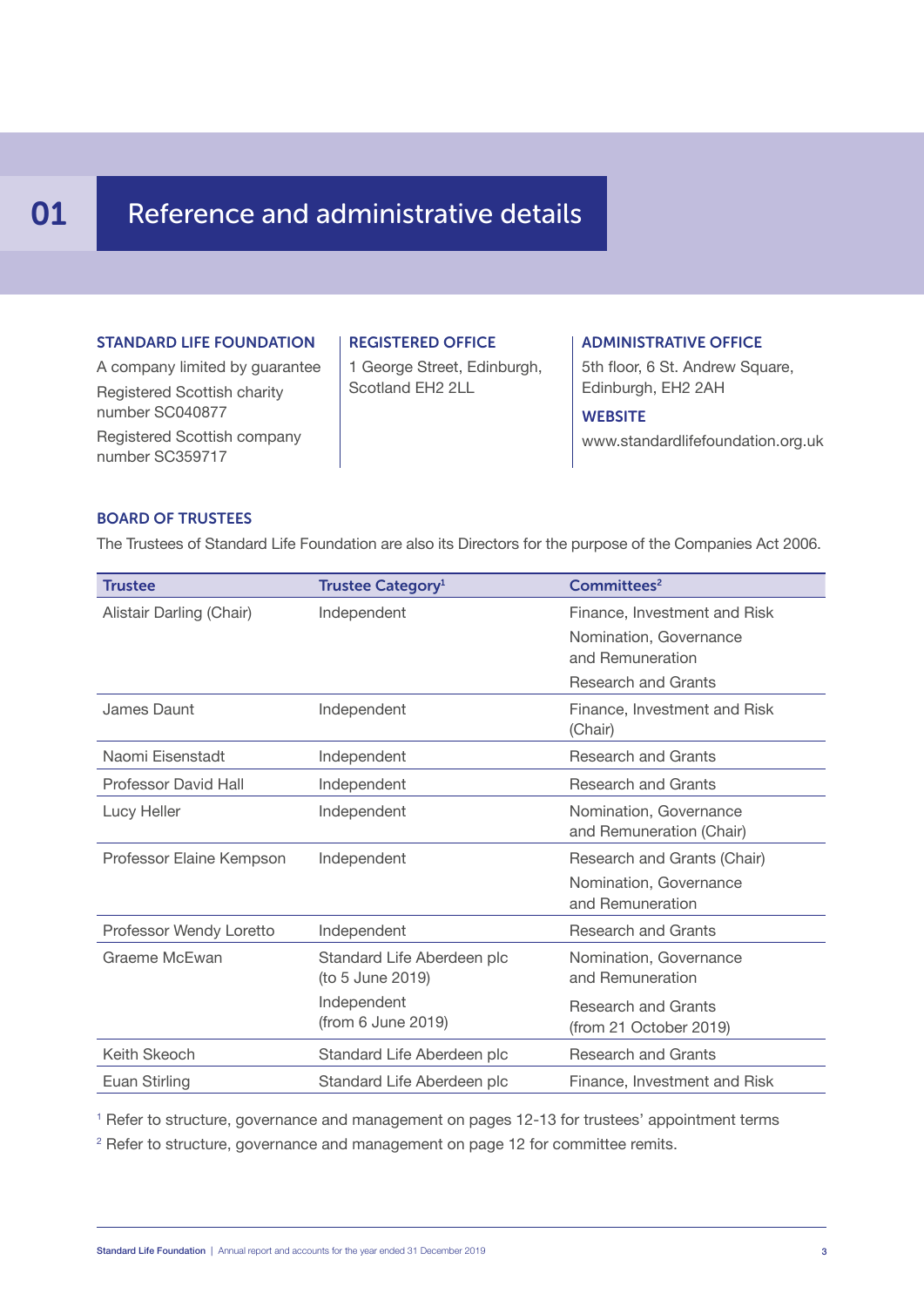#### COMPANY SECRETARY

Mubin Haq

#### CHIEF EXECUTIVE OFFICER

This post does not carry a directorship of Standard Life Foundation. Mubin Haq

#### PROFESSIONAL ADVISERS

#### **External Auditor Solicitors Bankers**

KPMG LLP<br>
Saltire Court, 20 Castle Terrace 50 Lothian Road<br>
50 Lothian Road<br>
131 Holborn, Holborn Circus Saltire Court, 20 Castle Terrace Edinburgh Edinburgh Edinburgh Edinburgh London<br>
EH1 2EG EDIN 21 EH1 2EG EH3 9WJ EC1N 2HR

#### **Investment Managers Investment Managers**

(to 23 August 2019) (from 24 August 2019) 1 George Street 1 George Street Edinburgh Edinburgh Edinburgh Edinburgh Edinburgh Edinburgh Edinburgh Edinburgh Edinburgh Edinburgh Edinburgh Edinburgh Edinburgh Edinburgh Edinburgh Edinburgh Edinburgh Edinburgh Edinburgh Edinburgh Edinburgh Edinburgh Ed

#### **Custodian Custodian**

Citibank Europe plc<br>
Citigroup Centre<br>
Platform Securities<br>
25 Canada Square Canary Wharf, London<br>E14 5LB E14 5LC

Aberdeen Standard Capital EH<sub>2</sub> 2LL

(to 23 August 2019) (from 24 August 2019) 25 Canada Square E14 5LQ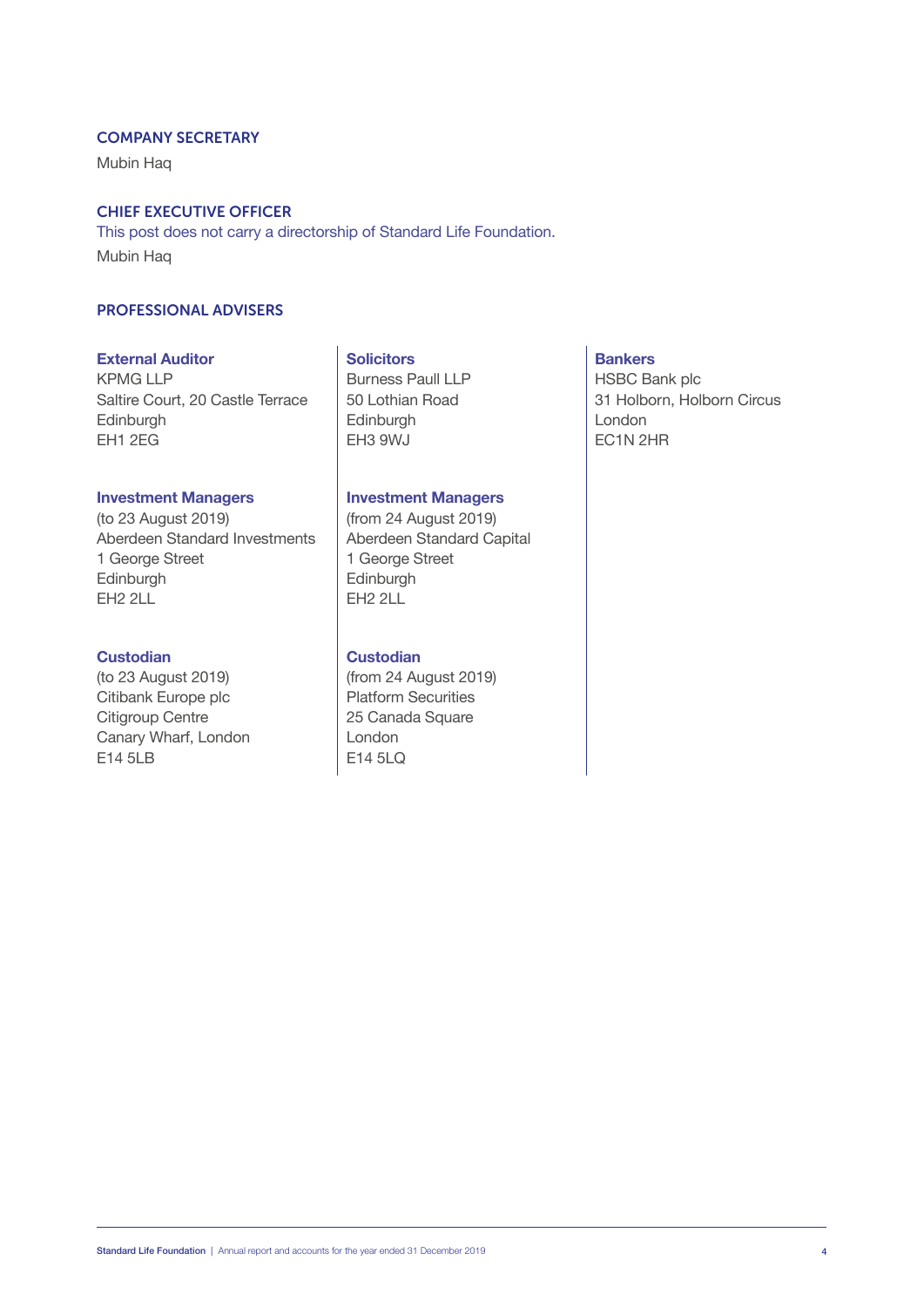# 02 Chair's statement

Tackling financial problems, improving living standards



2019 was the first year of implementing the Foundation's three-year strategic plan. The plan is focussed on our mission to improve the financial well-being and living standards of those on low-to-middle incomes in the UK.

Our strategy highlighted some of the big financial issues of the day: low pay, the lack of savings, problem gambling, high-cost credit, wealth inequalities and insufficient saving for retirement. The list is long but we know improvements are possible.

Alistair Darling, Chair

We believe everyone should be able to meet their current and future financial commitments and needs. In our society everyone should have enough income for more than life's essentials, be able to deal with financial shocks and not struggle to make ends meet. This is particularly significant with the outbreak of coronavirus. The exact economic and social impact of the pandemic is still not fully known, but early evidence highlights that those with the least resources are being hit hardest. Although we are all affected, we are not all affected equally.

We want everyone to feel in control and confident about managing their finances. Few would disagree, but how it is achieved is the burning question. The pandemic has created a sense of urgency to dealing with a multitude of issues impacting on everyday finances.

We know there is no easy answer to improving financial well-being, but we are interested in discovering where the gaps in knowledge are, and supporting potential solutions. A number of different approaches and activities are needed to achieve our mission and often action is needed over the short-term, as well as the longterm. Whilst the pandemic has raised significant challenges, we have also been struck by the wide range of solutions, many of which would have been considered too ambitious before now.

We are optimistic that positive societal change can be achieved and spent 2019 developing the Foundation's funding activities. We awarded just over £1.3 million in grants during the year, focussed on our three funding programmes: income, spending and assets.

Thirteen organisations were funded and a full list is included later on page eleven. The grants included a range of policy work, campaigning, research and public attitudinal work.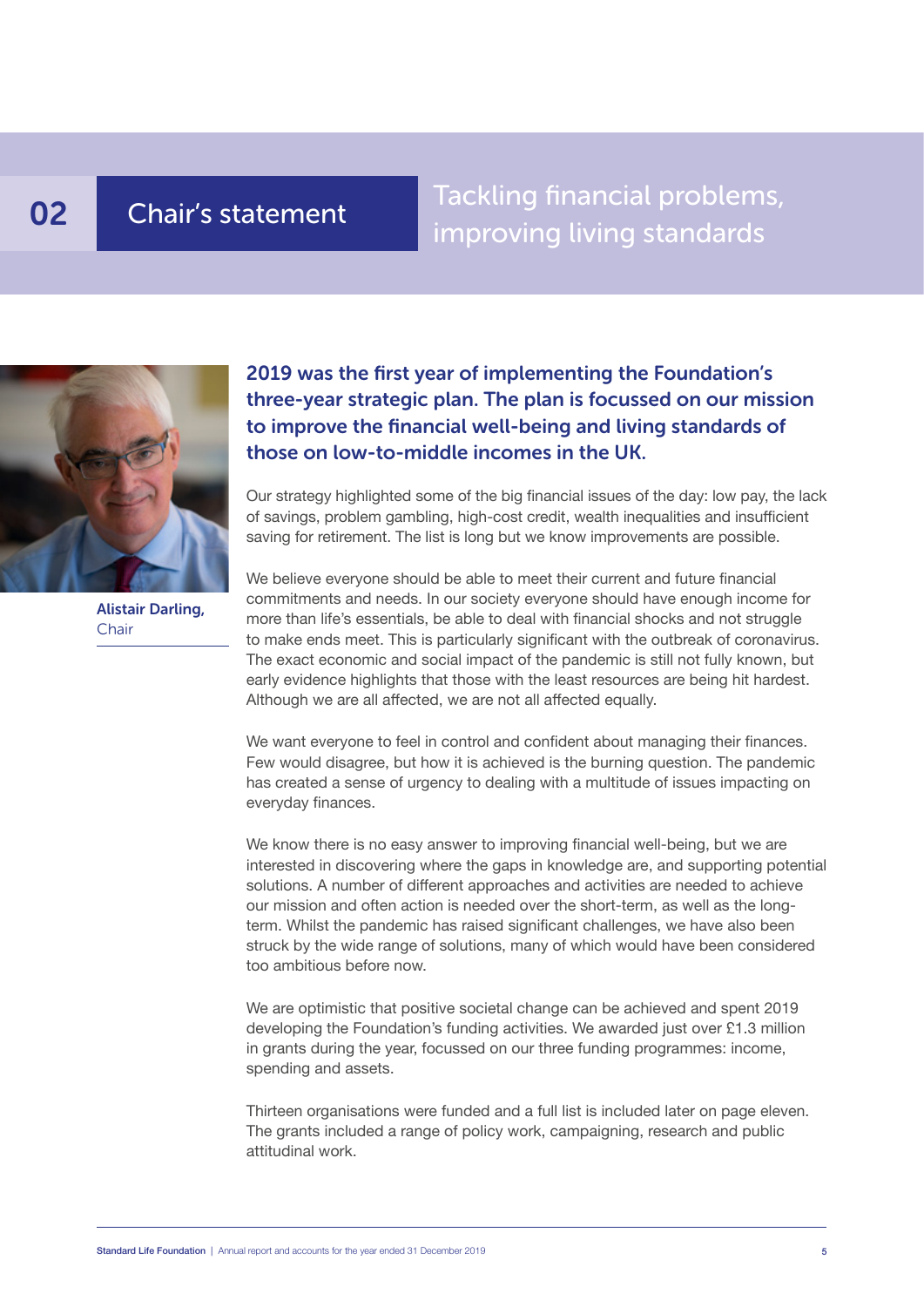Our largest grant was towards a partnership with the Resolution Foundation to undertake a major investigation into the role of wealth in 21st century Britain. This project will increase understanding of wealth accumulation and asset taxation and we hope improve policies that relate to it. Some of the projects we have funded will come to fruition in 2020 and we are working closely with those we fund, to assist where we can and to learn from the work.

We have had conversations with many of our partners as to how we take the work forwards and how their projects may need to adapt and respond to the pandemic. In addition, in March 2020 we launched a new fast track application for work directly related to the pandemic, addressing specific challenges and helping to contribute to social change which tackles financial problems and improves living standards for those on low-to-middle incomes in the UK.

We eagerly await the outcomes of the work we are funding, which we hope will contribute towards positive economic and social change, especially in these challenging times. The pandemic is having an immediate impact and we all need to work together. My thanks to all involved, particularly my fellow trustees, to Standard Life Aberdeen for its continued support, to the organisations we are supporting, and to the Foundation's staff for their work.

………………………………………..

**Alistair Darling**, Chair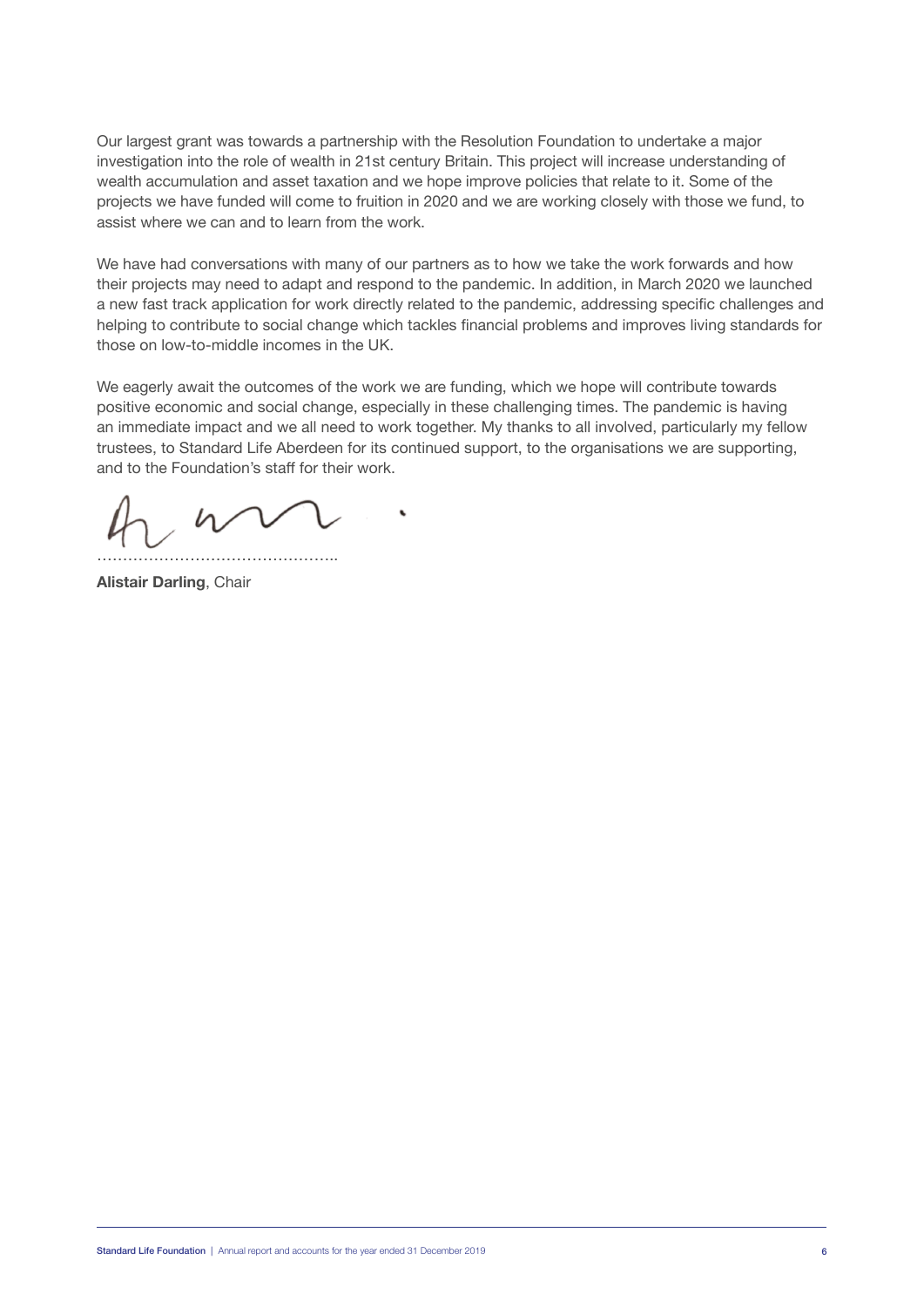### Trustees' report for the year ended 31 December 2019

The Board of Trustees present the audited annual report and accounts of the Standard Life Foundation (the "Foundation") for the year ended 31 December 2019.

Reference and administrative details are provided on pages three – four.

#### Objectives and activities

We are an independent charitable foundation. Our mission is to contribute towards strategic change which improves financial well-being in the UK. We want everyone to have a decent standard of living and feel in control of their finances.

#### **The overall objectives of the Foundation relate to the:**

- Prevention or relief of poverty;
- Advancement of education;
- Relief of those in need due to age, ill-health, disability, financial hardship or other disadvantage.

#### **More specifically, the work we support examines and promotes measures to:**

- Increase incomes for those on low-to-middle incomes;
- Ensure people have an adequate safety net, building savings and assets;
- Reduce the cost of living, making sure those on lower incomes are not paying more;
- Address issues related to spending and borrowing, particularly where it becomes problematic.

#### **Our key objectives are to:**

- Fund strategic work, including policy work, campaigning and research, which has the potential to improve financial well-being at a national scale;
- Develop partnerships, encouraging collaborative working and a more joined-up approach, convening where we can add value;
- Share learning, knowledge and evidence widely, becoming a key organisation working in the field.

### 03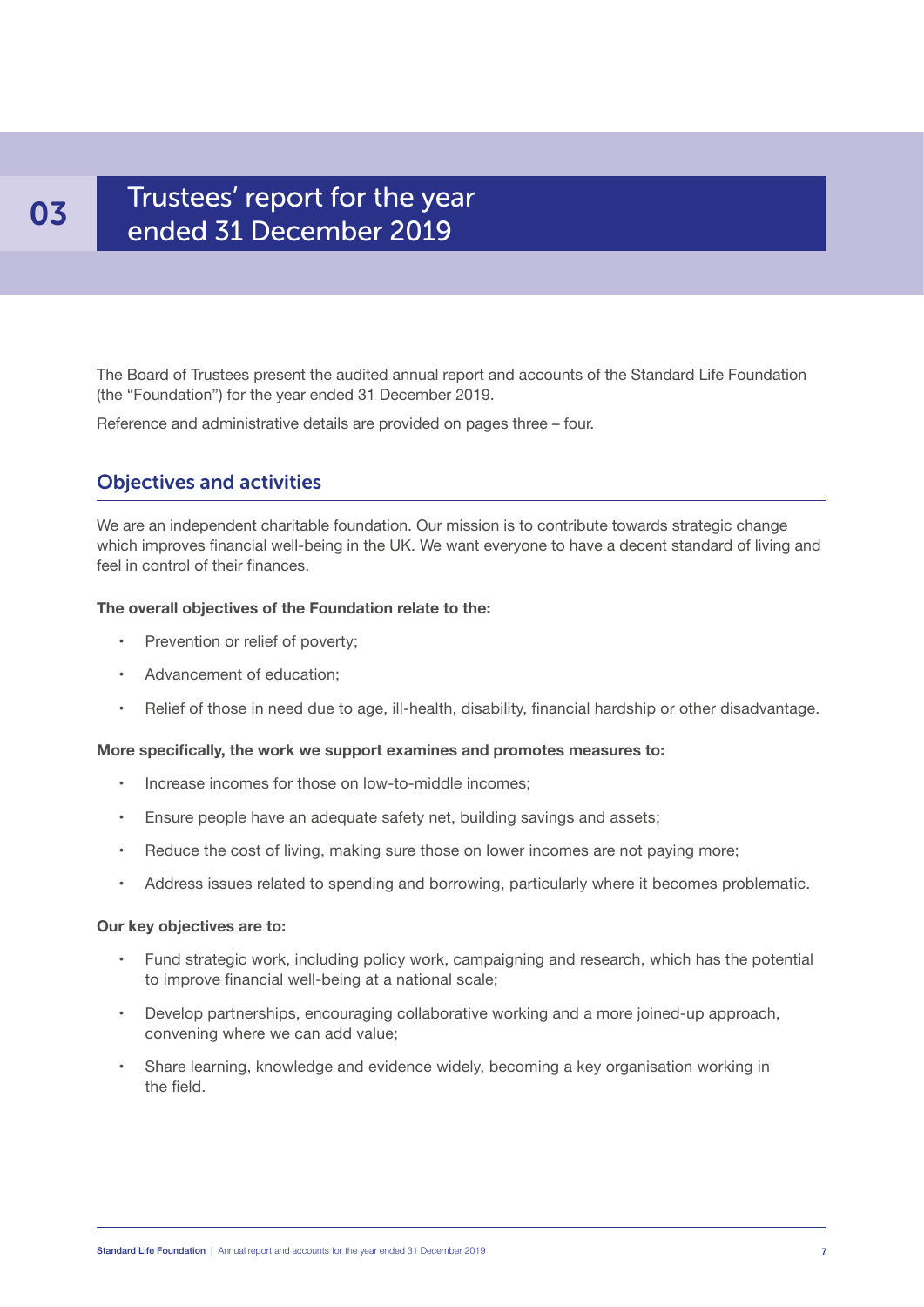The Foundation's work is UK wide, and whilst the majority of our funding will be of benefit to all those living and working in the UK, we are particularly keen to support work in Scotland – including UK-wide work which has a Scottish dimension to it. We are also aware that there are specific issues relating to geography – some regions of the UK faring better than others – which we aim to address through the work we fund.

The Foundation aims to improve the lives of those living on low-to-middle incomes in the UK, who are struggling to make ends meet, and who are moving in and out of hardship. Whilst it is vital to ensure that those facing financial hardship are supported, the Foundation also believes it is important to prevent people falling into financial difficulties. There is strong evidence on how people cycle in and out of poverty and the work of the Foundation aims to address the dynamics of poverty.

#### **Funding programmes**

The Foundation has three inter-related funding programmes that influence financial well-being: Income, Spending and Assets.



Full details of the Foundation's funding programmes and priorities are outlined in its funding guidelines, which are available on our website at www.standardlifefoundation.org.uk.

The grant making activities carried out in the year are listed on pages nine to eleven.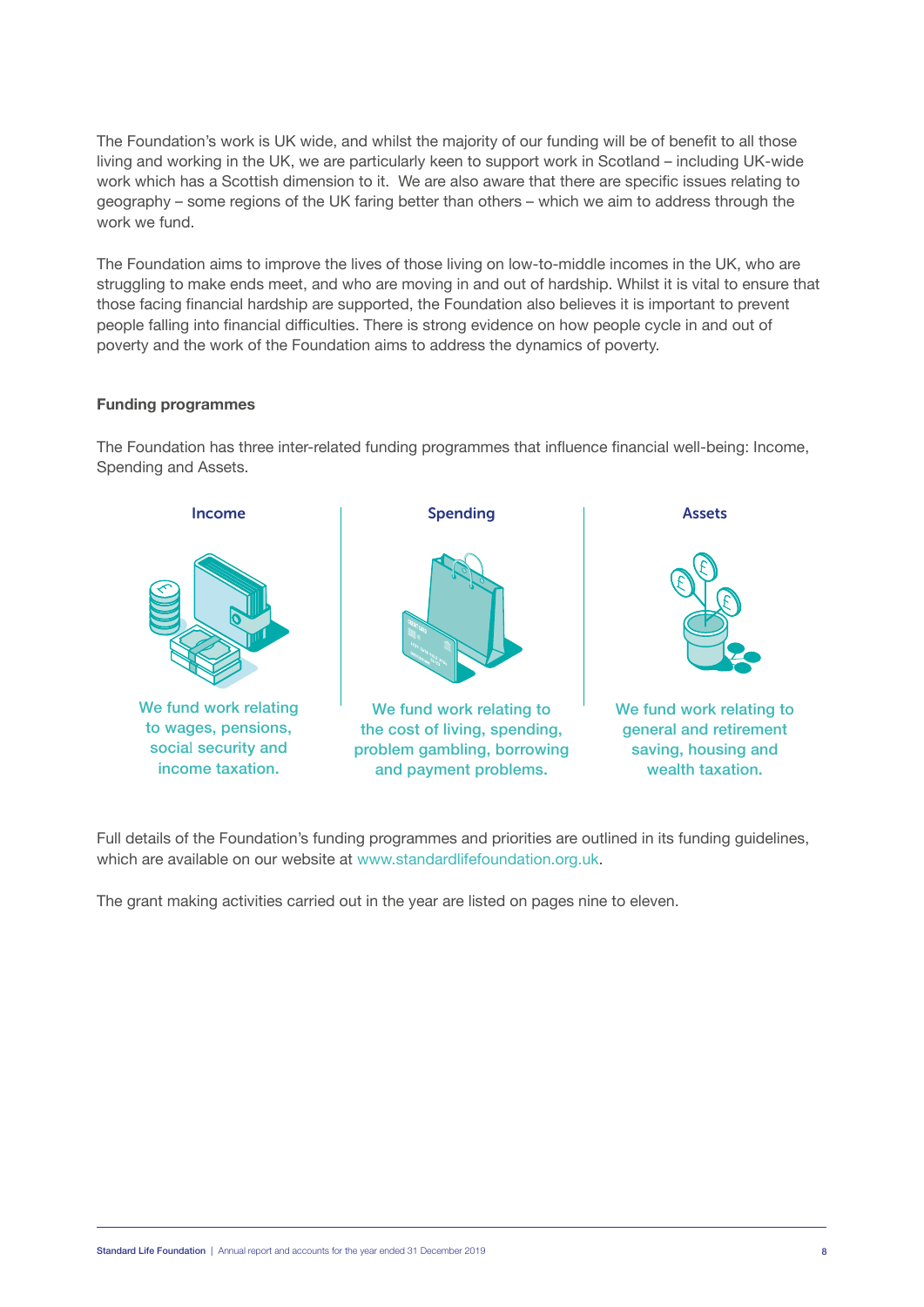### Achievements and performance

2019 was an exciting year for the Foundation. It was not only the first year of implementing our three year strategic plan, but also the first year of significant grant making activity.

#### **Grant funding**

Grant-making is the main means by which the Foundation aims to contribute to the achievement of its aims and objectives. During the year, we funded a range of strategic work to improve financial wellbeing in the UK. This is work that has the potential to benefit large numbers of people in the UK and to create a step change in policy, practice, attitudes and/or behaviour. These grants include policy work, campaigning, research, public attitudinal work, as well as activities aimed at improving practice and design of services. We are interested in funding issues where we can add value – in particular, where there is limited other funding available and a clear niche for the Foundation.

We work closely with the organisations we fund providing support, insight and connections where we can. A number of the projects established independent advisory groups and we are grateful for the engagement provided by a wide range of external stakeholders.

During the year, we published *Borrowing Behaviour* by the Personal Finance Research Centre at the University of Bristol. This is a detailed evidence review which examined 150 existing studies on borrowing behaviour. It found strong evidence that income influenced borrowing behaviour and that psychological factors shaped borrowing behaviour, but not as much as socio-demographic factors. The researchers called for greater action around the cost of borrowing and the need to boost incomes.

#### **Operationalising the strategic plan**

A number of steps were taken in 2019 to operationalise the strategic plan which was agreed in November 2018.

Our team has grown; we welcomed a Head of Communications and Programme Manager to the Foundation during the year, along with a Head of Finance and Operations in early 2020. This expansion of the team provides extra resource in a number of areas, including greater engagement with organisations we fund and our key stakeholders. Our team spent time initially developing and creating a detailed database, and is now able to track projects and outcomes. The process for assessing and managing funding applications were considered as part of this.

A key area of work during the year was communications. The Foundation's new website was launched in early 2019, with a strong focus on our audience and purpose. Included on our website are the Foundation's funding guidelines, outlining our priorities and our process for handling applications. We spent time developing our presence on social media to increase the visibility of our activities and build our audience. A crisis communications plan was also created; a necessary part of the Foundation's risk framework.

We ran our first event to launch our partnership with IPPR Scotland which included presentations from Shirley Anne-Somerville MSP, Cabinet Secretary for Social Security and Older People and our trustee Naomi Eisenstadt. More events were planned for 2020, but are under review as a result of the social distancing measures brought in as a result of the pandemic.

Our charitable activity is funded by our expendable endowment and significant work has taken place this year to implement a new investment policy. We appointed Aberdeen Standard Capital (ASC) as our new investment managers, drawing on their expertise in the charity sector. The investment is actively managed and there is an engaged approach from ASC to deliver the returns necessary for the continued charitable activity of the Foundation.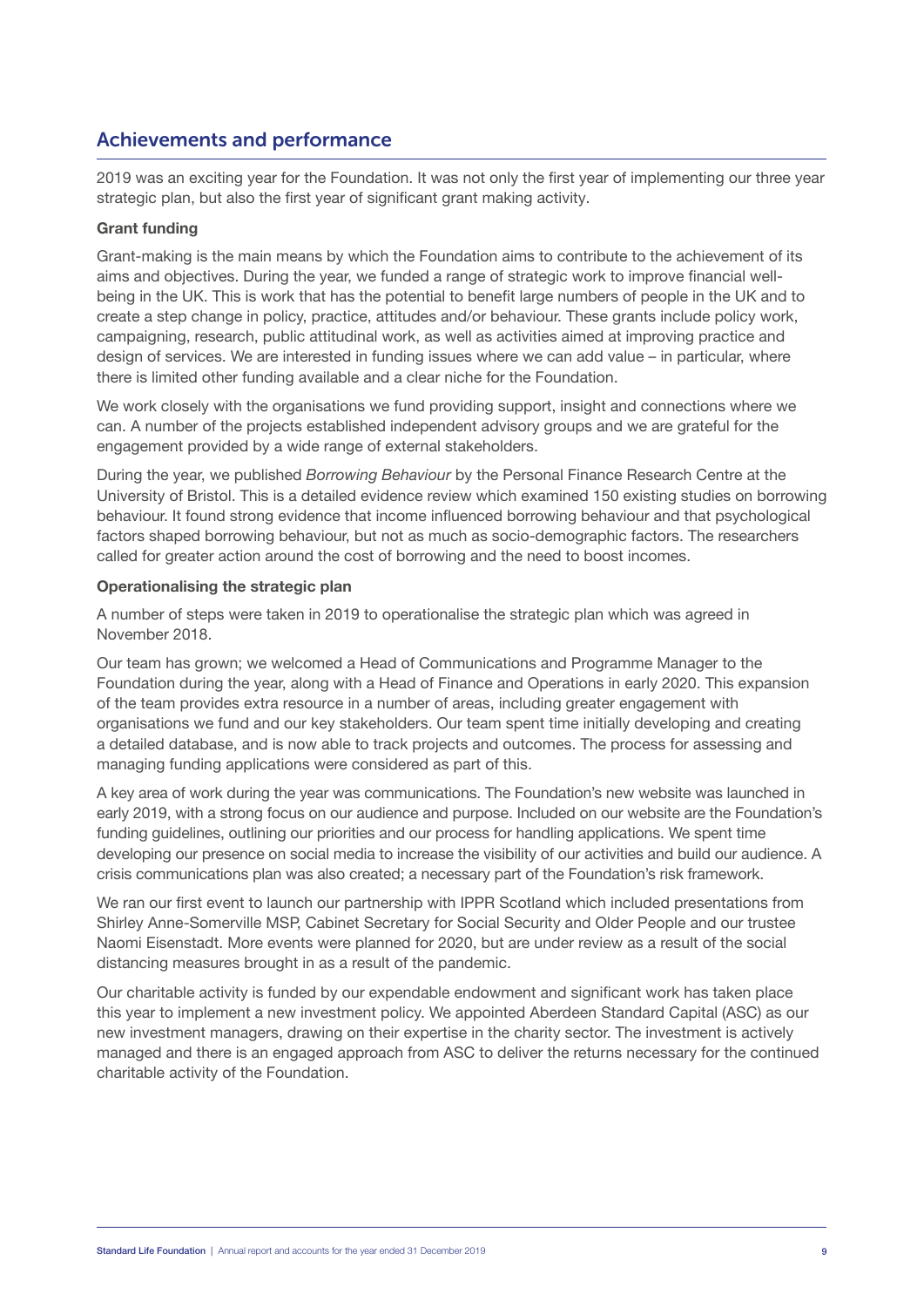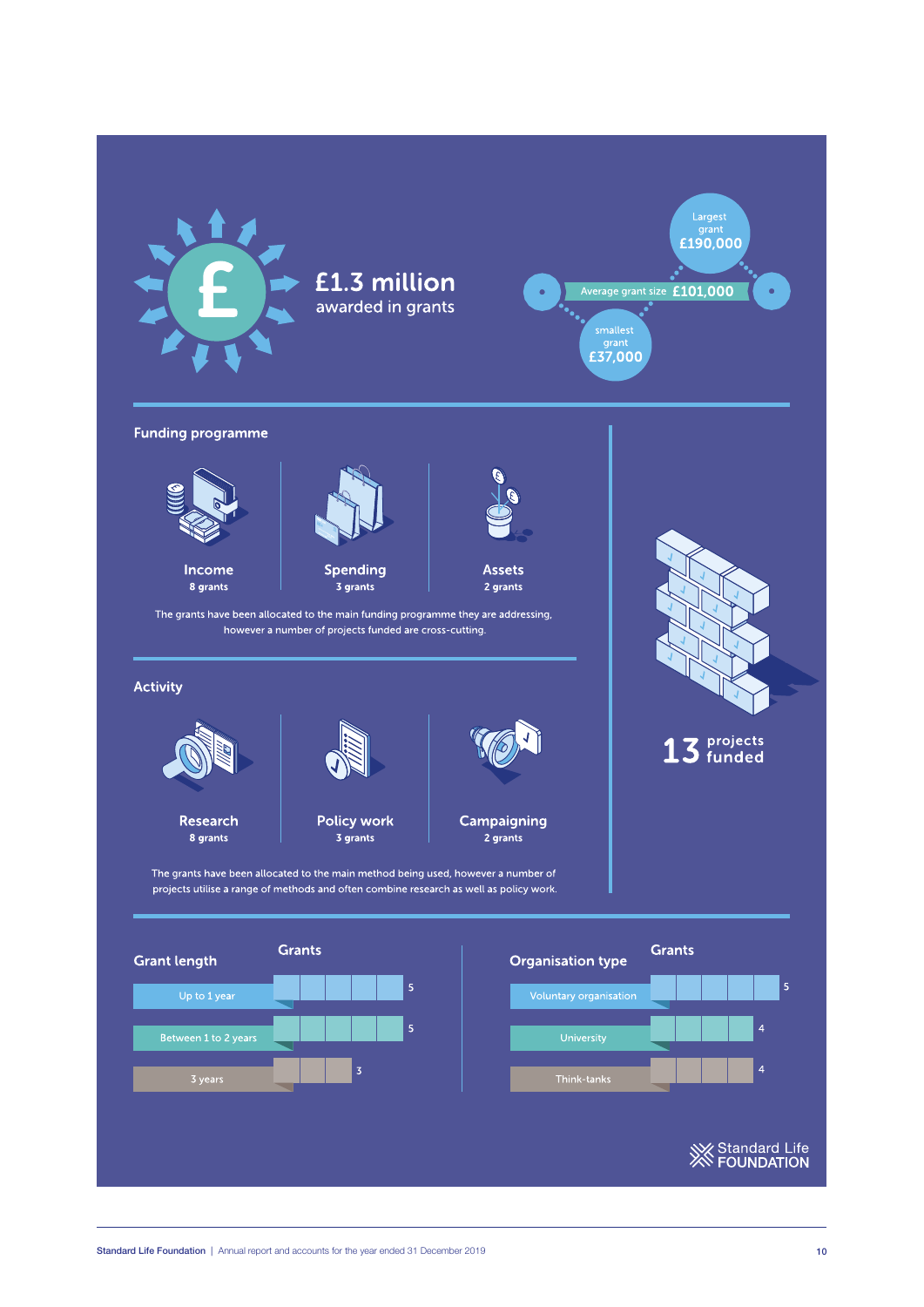### Grant funding awarded in 2019

| Organisation                                                                                             | Grant    | <b>Duration</b>       | <b>Overview</b>                                                                                                                                                                                                                                                                      |
|----------------------------------------------------------------------------------------------------------|----------|-----------------------|--------------------------------------------------------------------------------------------------------------------------------------------------------------------------------------------------------------------------------------------------------------------------------------|
| Centre on<br>Household<br>Assets and<br>Savings<br>Management<br>(CHASM),<br>University of<br>Birmingham | £77,000  | <b>One</b><br>year    | To better understand decision-making experiences for people<br>on low-to-middle incomes in the new retirement landscape. The<br>project will investigate the effectiveness of current consumer<br>protection strategies and make recommendations for improving<br>consumer outcomes. |
| <b>Child Poverty</b><br><b>Action Group</b>                                                              | £133,000 | Two<br>years          | Work on ending the need for food banks through advocating for<br>adequate emergency provision, within a social security system<br>that prevents poverty.                                                                                                                             |
| Demos                                                                                                    | £97,000  | 15<br>months          | Develop guidance from public deliberation on how to raise the<br>tax needed to preserve public services given the UK's ageing<br>population, and how to communicate this effectively.                                                                                                |
| <b>Fabian Society</b>                                                                                    | £74,000  | <b>Nine</b><br>months | Examine and better understand the public's views towards<br>changes to social security through a citizen's jury, public polling<br>and policy modelling.                                                                                                                             |
| Fraser of<br>Allander Institute,<br>University of<br>Strathclyde                                         | £68,000  | One<br>year           | Examine changing patterns of working hours to better<br>understand what drives these changes, how it affects poverty/<br>inequality, and how policy might be able to respond.                                                                                                        |
| High Pay<br>Centre                                                                                       | £62,000  | 15<br>months          | Research and related policy work analysing pay gaps between<br>high, low and middle earners at the UK's biggest companies,<br>based on forthcoming pay-ratio disclosures.                                                                                                            |
| <b>IPPR Scotland</b>                                                                                     | £150,000 | Two<br>years          | Develop evidence, ideas and action to shape a social security<br>system which better meets the needs of those living on low-to-<br>middle incomes in Scotland.                                                                                                                       |
| Jubilee Debt<br>Campaign                                                                                 | £180,000 | Three<br>years        | This joint project by Jubilee Debt Campaign and the Centre for<br>Responsible Credit will support people with lived experience<br>of problem debt to influence and improve credit regulation and<br>debt solutions.                                                                  |
| Loughborough<br>University's<br>Centre for<br>Research in<br>Social Policy                               | £104,000 | 15<br>months          | Investigate current and future economic well-being of low-to-<br>middle-income families which include adults in their twenties<br>living with their parents.                                                                                                                         |
| Newcastle<br>University                                                                                  | £70,000  | 18<br>months          | Develop an evidence base for action to address financial<br>hardship in rural Britain.                                                                                                                                                                                               |
| Poverty Truth<br>Community (Faith<br>in Community<br>Scotland)                                           | £75,000  | Three<br>years        | Work to ensure people living with poverty are connected with<br>people in positions of influence to help shape decisions made<br>about poverty-related issues.                                                                                                                       |
| Refuge                                                                                                   | £37,000  | One<br>year           | Campaign to secure changes to Universal Credit in order to<br>reduce the prevalence of welfare-based economic abuse.                                                                                                                                                                 |
| Resolution<br>Foundation                                                                                 | £190,000 | <b>Three</b><br>years | A partnership with the Resolution Foundation and Standard Life<br>Foundation. Together the organisations are undertaking a major<br>investigation into the role of wealth in 21st century Britain.                                                                                   |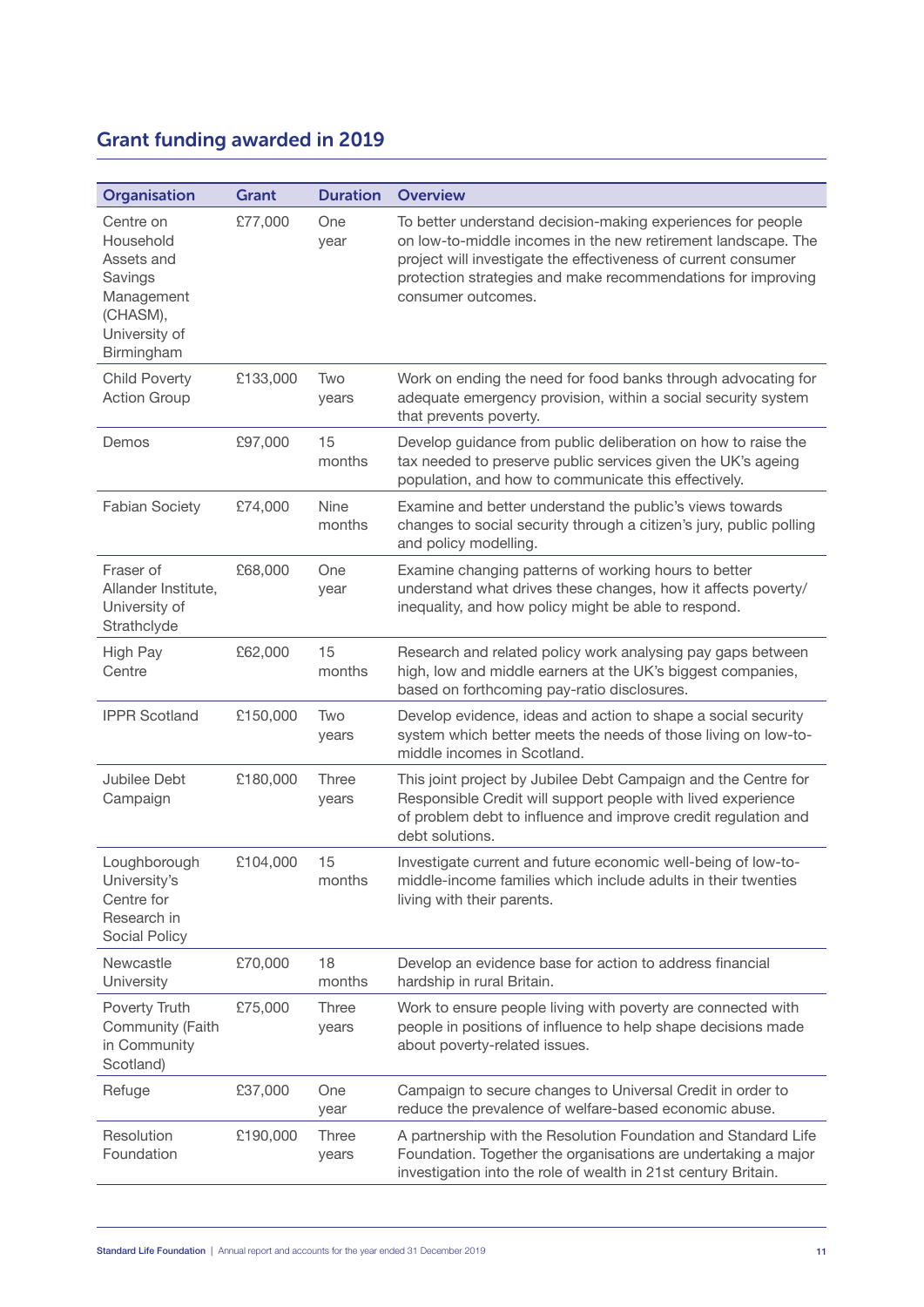#### Structure, governance and management

#### **Governing document**

The Standard Life Foundation was incorporated on 15 May 2009 (as the Standard Life Charitable Trust) as a private company limited by guarantee (SC359717), with no share capital. The Standard Life Foundation was registered as a Scottish Charity (SC040877) by the Office of the Scottish Charity Regulator (OSCR) on 29 September 2009. The Foundation is governed by its memorandum and articles of association.

#### **Organisational structure**

The Board of Trustees meet at least three times in any calendar year and discuss progress, strategy and future plans. All key decisions affecting the Foundation are agreed at these meetings but the Board has delegated a number of duties to its Committees.

- The Finance, Investment and Risk Committee meets three times throughout the year and is responsible for:
	- Finance planning and monitoring the Foundation's income and outgoings so that it can meet its short, medium and long term aims in line with the Foundation's strategic plan, and reviewing its annual financial statements prior to submission to the Board;
	- Investment providing oversight and advice to the Board on all investment matters;
	- Risk providing oversight and advice to the Board on the Foundation's current and future risk strategy and any material risk exposures.
- The Nomination, Governance and Remuneration Committee meets at least once a year and advises the Board on the corporate governance of the Foundation and its governance as a charity registered in Scotland, the appointment of trustees and the appointment and remuneration of the Chief Executive Officer and other senior employees (if applicable) of the Foundation.
- The Research and Grants Committee meets four times throughout the year and recommends to the Board funding to organisations undertaking charitable activity which meet the programmes and priorities as set out in the Foundation's strategic plan and funding guidelines; and reviews learning and evaluation arising from the funded work.

The Foundation's Board Charter and its Committees' Terms of Reference were all reviewed in 2019 and changes agreed by the Board and Standard Life Aberdeen plc (SLA).

The key management personnel of the Foundation are those persons having authority and responsibilities for planning, directing and controlling the activities of the Foundation, directly or indirectly. For the Foundation, they comprise the Board of Trustees and the Chief Executive Officer. The trustees set the policy and strategic direction of the Foundation, with day-to-day operations and management being the responsibility of the Chief Executive Officer.

The Foundation has a small staff team. At 31 December 2019 there were five staff, two of whom worked part-time (4.4 FTE). The comparison for 2018 was: three staff, one of whom worked part-time (2.6 FTE). In early 2020 two new members of staff joined the team: a Head of Finance and Operations, and a replacement Executive Assistant. They work alongside the Head of Communications and Programme Manager, under the leadership of the Chief Executive.

#### **Recruitment and appointment of new trustees**

New trustee appointments are first considered by the Nomination, Governance and Remuneration Committee before being recommended to the Board for approval. All trustee appointments are also approved by the Standard Life Aberdeen plc Nomination Committee. Independent trustees are appointed for a three-year term but are eligible for re-appointment at the end of that term. During the year the trustees agreed that the maximum term for independent trustees would be 10 years. There is no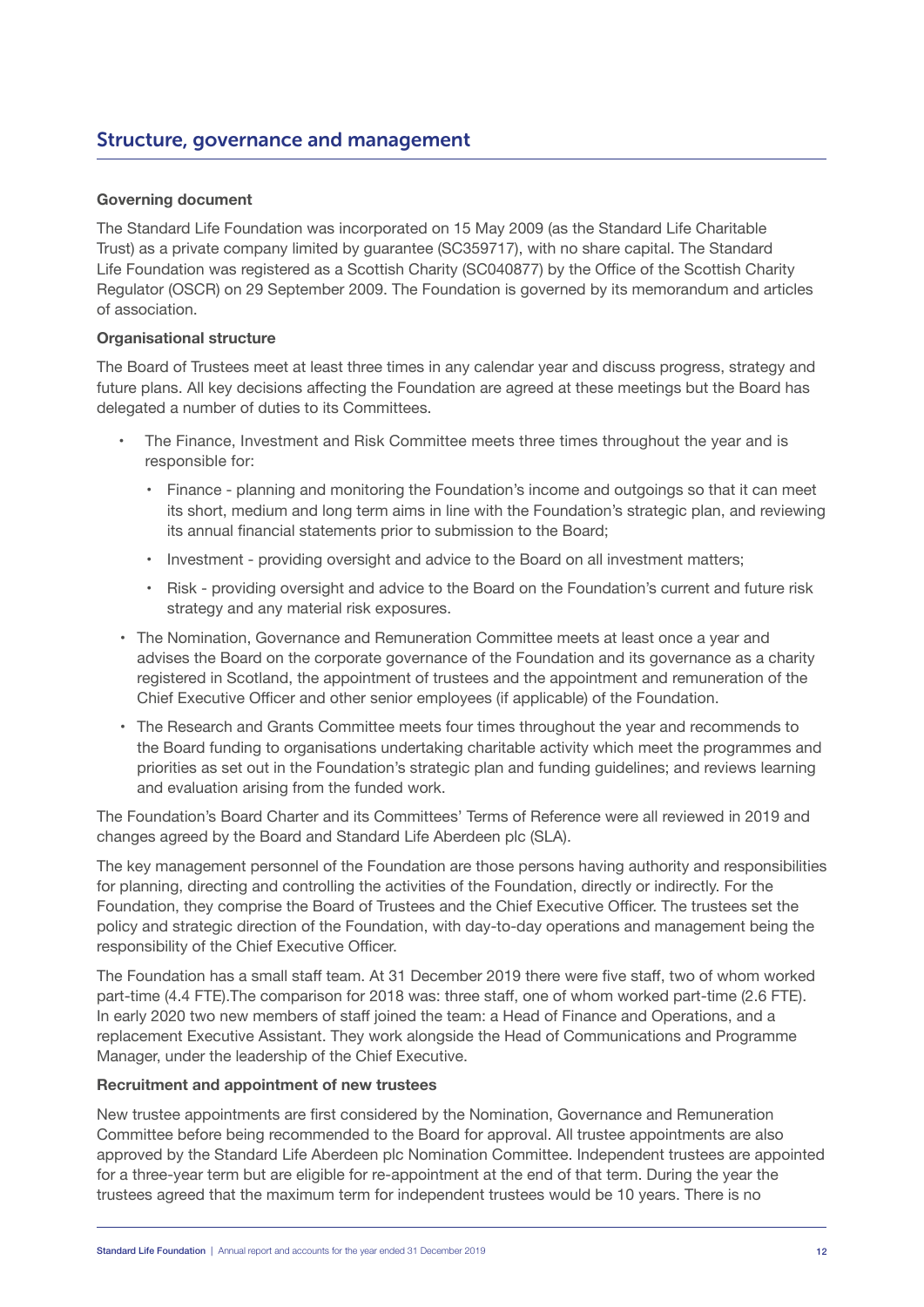requirement for the trustees who are employees or directors of Standard Life Aberdeen plc to retire by rotation and there is no limit to their term in office.

Independent trustees were recruited by an independent selection agency and the Nomination, Governance and Remuneration Committee will review how recruitment in the future will take place. During the year the Board agreed to a timetable for current trustee terms to assist with planning future recruitment.

Newly appointed trustees are given an in-depth introduction to the Foundation by means of an induction pack and meetings with the Chair and Foundation staff.

During the year, the number of trustees appointed from the Standard Life Aberdeen group reduced to two, as Graeme McEwan stepped down from his role in the company. Graeme McEwan was reappointed as an independent trustee. The Board also co-opted Jeff Hayes to the Finance, Investment and Risk Committee, bringing valuable skills and experience to further strengthen the Committee.

The Foundation maintains directors' and officers' liability insurance on behalf of the Foundation's trustees to provide cover should any legal action be brought against them.

#### **Related parties**

Trustees are required to disclose all relevant interests (including registering all outside appointments) and must excuse themselves from voting on any matter where a conflict of interest arises. All trustees give of their time freely and receive no remuneration for their time other than the reimbursement of expenses (see Note 5 to the financial statements). All trustees who acted during the year are listed on page three.

The Foundation's ultimate controlling party is Standard Life Aberdeen plc (SLA). Membership of the Foundation is only open to SLA and only it can appoint or remove the trustees who may exercise all the powers of the Foundation. Copies of the annual report and accounts of the ultimate controlling party can be obtained at www.standardlifeaberdeen.com. SLA agrees to contribute £1 in the event of the Foundation winding up. The company respects the Foundation's right to create its own strategy and to speak out about the socio-economic issues the Foundation is seeking to address.

The support that SLA provides the Foundation with includes the provision of office space, access to information systems and other services and facilities as required by the Foundation. All staff working for the Foundation are employees of Standard Life Employee Services Limited, a fully-owned subsidiary of the controlling party, and whose costs are recharged to the Foundation.

The Foundation's main investment managers changed during the year from Aberdeen Standard Investments (ASI) to Aberdeen Standard Capital (ASC). In order to retain appropriate expertise, ASI remains involved in some aspects of portfolio management. Both ASI and ASC are subsidiaries of SLA. Related party transactions are disclosed in Note 14 to the financial statements.

There are currently two trustees who are also employees and/or directors of SLA and its subsidiary companies. The Foundation's Articles permit SLA trustees to vote in relation to matters that concern SLA or any of its subsidiary companies, so long as the trustees act in a way that would promote the success of the Foundation and acted in the Foundation's interests.

#### **Funding**

The Foundation received a substantial donation from Standard Life Aberdeen plc in 2017, which was realised from assets which were left unclaimed as a result of the demutualisation of Standard Life in 2006. The Foundation invested the donated sums in order to generate investment income, which is used to fund the charitable activities and ongoing costs of the Foundation.

Further information on investment policy and performance is given on pages 14-16. The Foundation has not, and going forward, does not intend to raise income through fundraising as the Board are of the opinion that the Foundation has adequate funds to achieve its aims.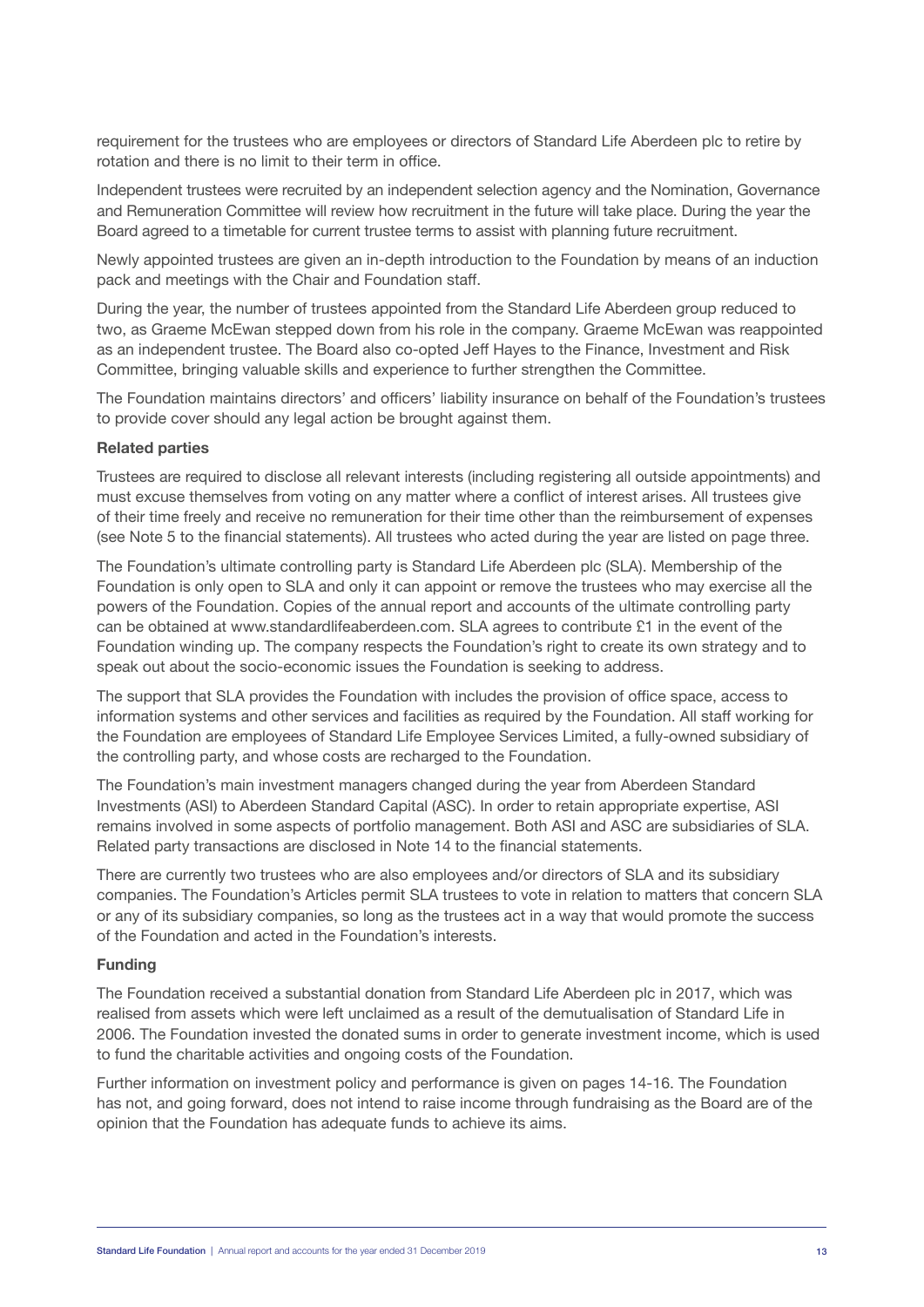#### **Conflicts of Interest**

From time to time, trustees will be asked to consider an application for a contract for services from an organisation which one or more of the trustees is involved with, either in a professional or personal capacity. In such circumstances, any interest in the relevant organisation is declared at the outset of the discussion and the conflicted trustee will be excused from any further discussion.

#### Financial performance in the year

#### **Financial review**

The Foundation generated a net surplus and increase in funds during the period of £6,967,252 (2018: net deficit and decrease in funds of £4,615,131). Investment income and a charitable donation (including donated services) of £683,575 (2018: £99,535) was offset by expenditure on the cost of raising funds of £319,538 (2018: £360,101) and expenditure on charitable activities of £835,355 (2018: £375,922).

The Foundation also recognised net gains on invested assets of £7,438,570 (2018: net losses of £3,978,643) during the year. The financial performance of the investment reflects the general market upturn from the challenging conditions faced in 2018.

During the year the Foundation awarded £1,317,000 in grants over two funding rounds in the period. Due to performance related or other obligations placed on various grant recipients, £894,000 of pledged grants are retained off balance sheet.

At 31 December 2019 the Foundation had total unrestricted funds of £85,418,216 (2018: £84,293,778), and £2,248,985 (2018: (£3,593,829)) within its revaluation reserve. The Foundation has no restricted funds and no amounts were designated or otherwise committed at 31 December 2019 or 31 December 2018.

#### **Investment policy**

The main purpose of the investments is to provide a financial return to fund the charitable activities of the Foundation, including its funding programmes.

During 2018 the following investment objectives were agreed with the Board:

- To grow the capital value of the endowment in real terms (RPI), after investment management expenses;
- To maximise the amount available for the Foundation's charitable activities, taking a total return approach;
- To balance investment risks, taking a long-term approach (5-10 years);
- To maintain adequate diversification within the investment portfolio;
- To ensure investment decisions pay due regard to ethical and responsible considerations and do not damage the Foundation's reputation.

A detailed investment policy was finalised during 2019 to underpin these objectives.

Whilst the Foundation's endowment is not permanent, the aim is to preserve the capital value of the endowment in real terms, maximising the amount available for it charitable activities. However, this approach does not preclude the Foundation from deciding to spend more on its charitable activities, if significant opportunities for social change arise.

The Foundation takes a total return approach to investment and is therefore indifferent as to the form of investment return. The endowment is invested in a diversified portfolio that should, over time, produce a positive total return performance. The Foundation has a balanced approach to risk management, taking a long-term view and recognising that there may be high levels of volatility over the short-term. The long term target return for the overall portfolio is RPI+4%.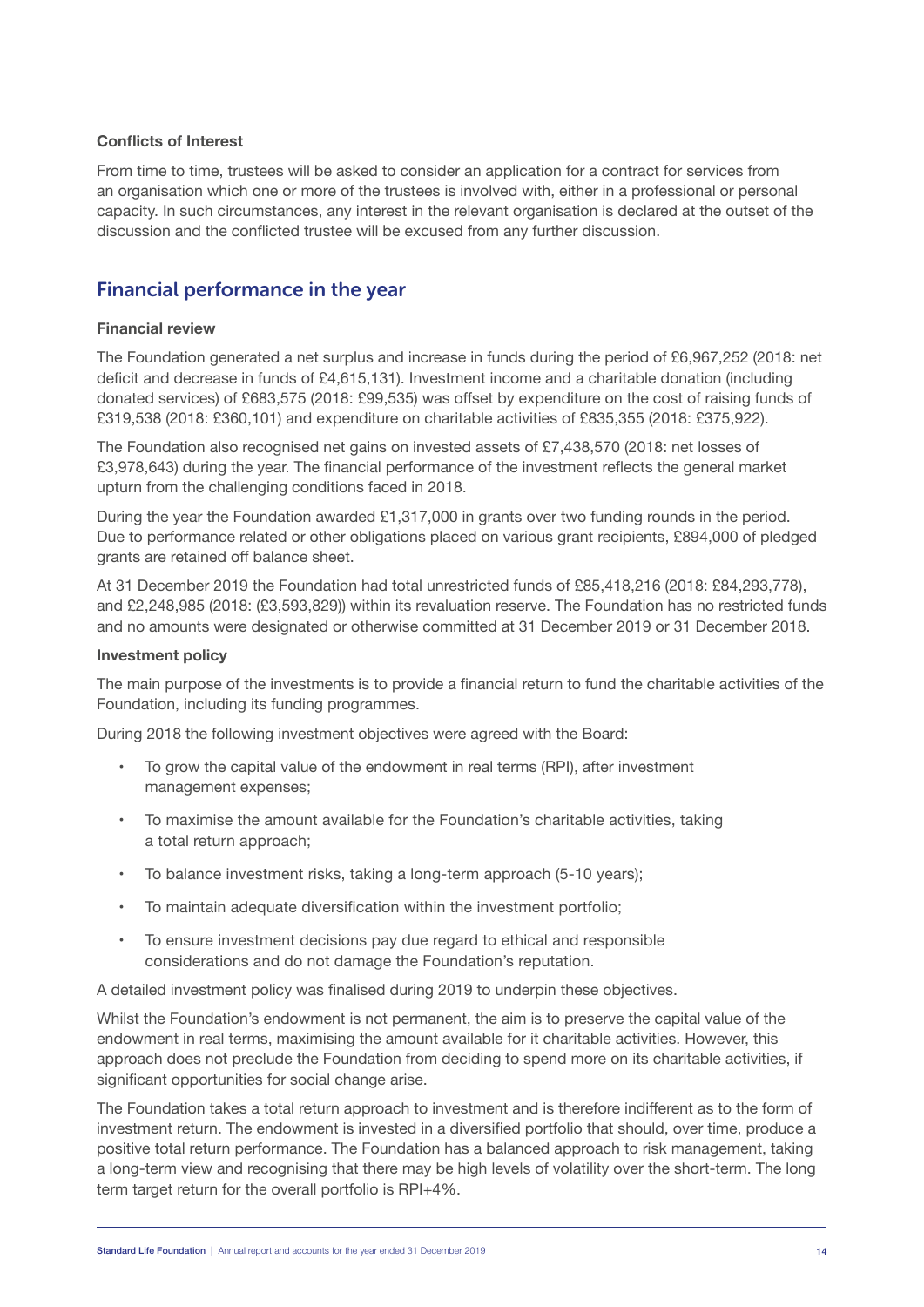An outcome of the development of the investment policy was to move management of the investments to Aberdeen Standard Capital (ASC), and there was much work undertaken throughout the year to achieve this. The move drew on ASC's charity sector expertise, as well as the active management of the endowment in order to maximise the total investment return. ASC is now responsible for the overall portfolio asset management, tactical asset allocation, individual stock selection, ethical screening and reporting and administration. Aberdeen Standard Investments (ASI) provides ASC with strategic asset allocation and management of certain specialist asset pools.

The investment policy sets out an agreed asset allocation across various asset classes including global equities, UK equities, property, infrastructure, alternatives, high yielding fixed income, credit, government bonds and cash. There are percentage limitations placed on both individual investments and pooled funds.

As the funds are held as an expendable endowment, the Foundation does not operate a reserves policy, but manages the balance between short and long term financial objectives through its grant-making and investment policies. All investments made on behalf of the Foundation have good liquidity, which allows the Foundation to settle its liabilities as they become due as the Foundation holds minimal cash in order to maximise its investment return. The Foundation also has a non-interest bearing bank account.

#### **Investment performance**

Investment gain for the year ended 31 December 2019 was £7,438,570 (2018: loss on investment of £3,978,643). This was gross of investment management fees of £319,538 (2018: £360,101).

The Finance, Investment and Risk Committee reviews the investments regularly and reports to the Board on performance.

Global markets fell in 2020 as a result of the Covid-19 pandemic and remain volatile at the time of writing. Markets remain unpredictable as they respond to the economic implications of the broad reaching shutdown of countries including the UK, and the ongoing uncertainty as to when economic activity will return to normal. The Foundation's investment is currently sitting at £84,720,081 (1 June 2020). While there has been a material decrease in the value of the Foundation's investment, it is worth noting that the portfolio reacted more positively than others as a result of the diverse asset allocation which was set out in the investment policy agreed in 2019.

#### **Investing ethically**

As a charitable organisation with a mission focussed on financial well-being, a key objective is ensuring that investment decisions pay due regard to ethical and responsible considerations. The Foundation's investment strategy aims to strike the right balance between:

- Funding the Foundation's charitable work over the long term;
- Avoiding investing in corporations whose activities conflict with the work it funds or have the potential to generate reputational damage;
- Encouraging business to be mindful of environmental, social and governance (ESG) considerations, taking a responsible approach to their impact on the environment, their employment practices and how their board operates;
- Investing in assets which seek to realise its aims.

The Foundation expects all of its investment managers to have signed up, or intend to sign up, to the UN Principles of Responsible Investment or, if not, provide reasons why this is not feasible.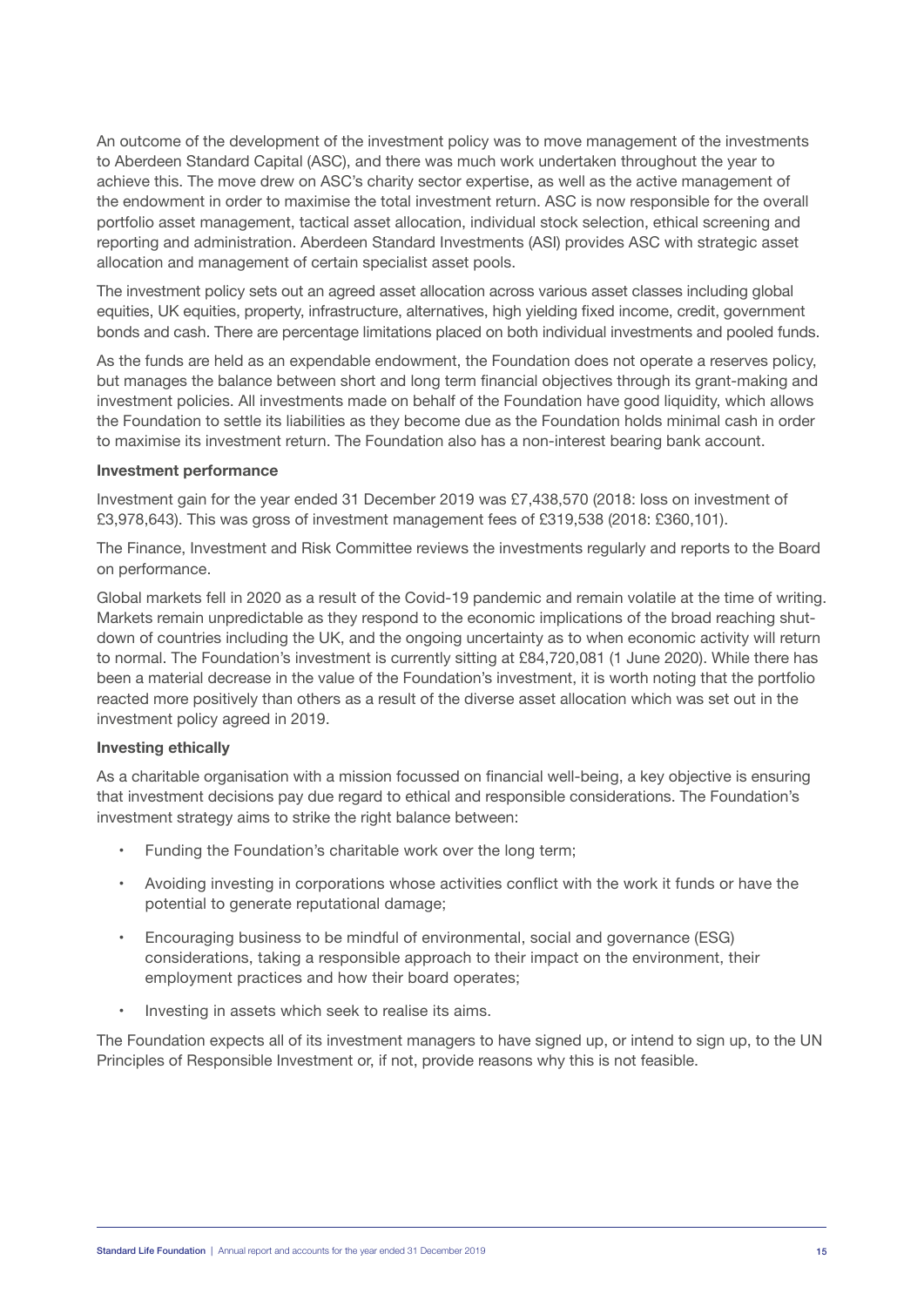We have considered sectors and organisations whose interests conflict with the mission and operations of the Foundation. As a result we have excluded investments in the following areas:

- Predatory lending (including high cost, short-term credit such as pay day lenders, rent-to-own schemes);
- Gambling;
- Armaments:
- Tobacco;
- Alcohol;
- Adult entertainment.

The Foundation is aware that some companies have limited involvement in these sectors. For example, in the retail sector a supermarket may derive a small amount of its profits from the sale of alcohol, tobacco or lottery tickets. It has agreed that negative screening applies to companies which derive more than 10% of their profits or turnover from the six areas listed above.

The Foundation will also be funding work in relation to income and wealth inequalities, and has therefore asked its investment managers to take account of issues relating to this issue, such as excessive executive pay and tax evasion.

Investment managers must pay regard to ethical and responsible considerations in their investment decisions and how this relates to the Foundation's charitable activities.

Where the Foundation invests in pooled funds (funds from many individual investors that are aggregated for the purposes of investment), the Foundation's investment managers must highlight any risks that are posed to the Foundation and any mitigation taken.

The Foundation's investment managers ensure there is a process of active research and engagement with those companies in which they invest concerning the ethical and responsible policies pursued by those companies. The Foundation, through its investment managers, seeks to influence those companies whose policies do not meet best ethical and responsible practice to change and improve. This active stewardship will normally take place through discussion with the senior management of the companies concerned, by exercising voting rights and, if necessary, through the sale of the investment concerned. The Foundation will wish to engage in discussion with its investment managers on particular ESG issues and discuss relevant action to be taken (whilst recognising that this approach is not always feasible for pooled funds and instead take whatever possible action to mitigate any ethical and responsible concerns).

During 2020, the Foundation intends to review funding of social investments. These investments (sometimes known as mission related or programme related) deliver a financial return and a social impact which contributes towards meeting the Foundation's charitable objectives.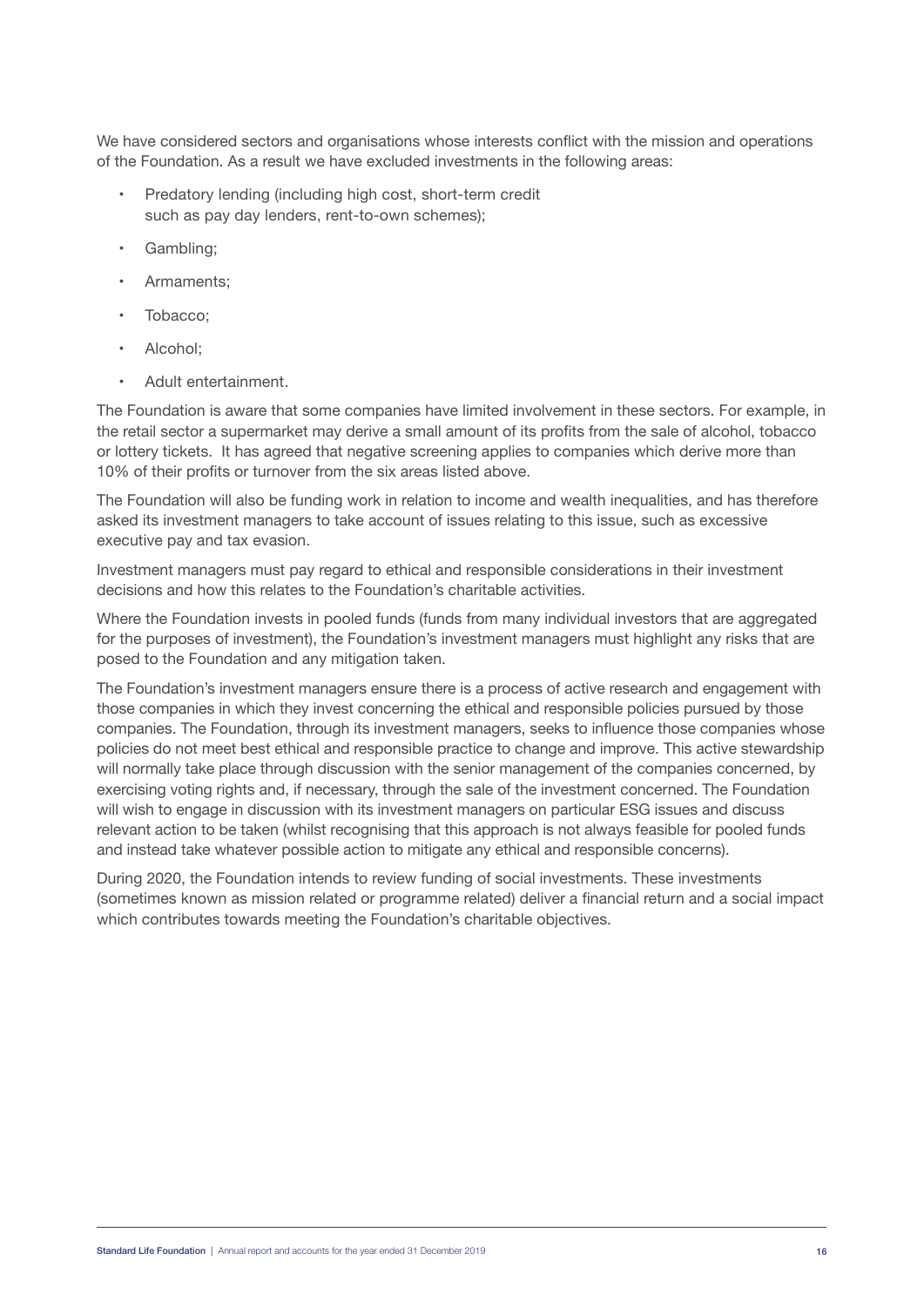#### **Managing risk**

Risk is an everyday part of charitable activity and managing it effectively is essential to achieving the Foundation's objectives and safeguarding its assets. During 2019, a detailed risk management policy and framework was drawn up, with individual risks assessed against a heat map with a "traffic light system" of red, amber and green, based on a weighting of both impact and likelihood. The policy and risk register was discussed at the Finance, Investment and Risk Committee and agreed by the Board in early 2020.

The principal risk faced by the Foundation lies in the performance of its investments. Significant investment losses would impact on the Foundation's ability to fund charitable activity. A number of steps were taken throughout the period to ensure that this risk is appropriately managed. These include:

- A new investment policy was drawn up with asset allocations and limitations agreed;
- New investment managers were appointed due to the change in asset allocation, and to draw on appropriate expertise for the sector;
- Sufficient range were built into the asset allocation to allow the investment manager scope to increase or decrease asset holdings to take account of market conditions;
- Regular reviews are scheduled with the investment managers, including attendance twice a year at the Finance, Investment and Risk Committee meetings, and at Board meetings annually;
- The investment managers report regularly on investment performance, with on-going market updates;
- A new member was co-opted onto the Finance, Investment and Risk Committee drawing on significant investment experience in the charity sector.

Moreover, the Foundation recognises that all asset classes carry risk and volatility, some significantly more than others. However, it has a long-term approach in relation to its investments and recognises that there will be high levels of volatility over the short-term.

It is recognised that systems can only provide reasonable assurance that major risks have been adequately managed.

The Foundation is exposed to a number of other operational risks, encompassing risk of loss or adverse consequences for the organisation as a result of inadequate or failed internal processes, people or systems, or from external events.

The exercise in revising the risk management policy and framework has reflected the strength of the underlying controls and mitigating measures in the Foundation. However the systems for managing risk will continue to be monitored, and updated where necessary, going forward into 2020, especially to take account of the pandemic.

#### **Brexit**

The Foundation has considered the impact of Brexit and does not consider there to be any material impact on the financial statements during 2020 and beyond. Recipients of grant funding awarded by the Foundation are UK based. Brexit is not expected to have a significant impact on the structure or operations of the Foundation.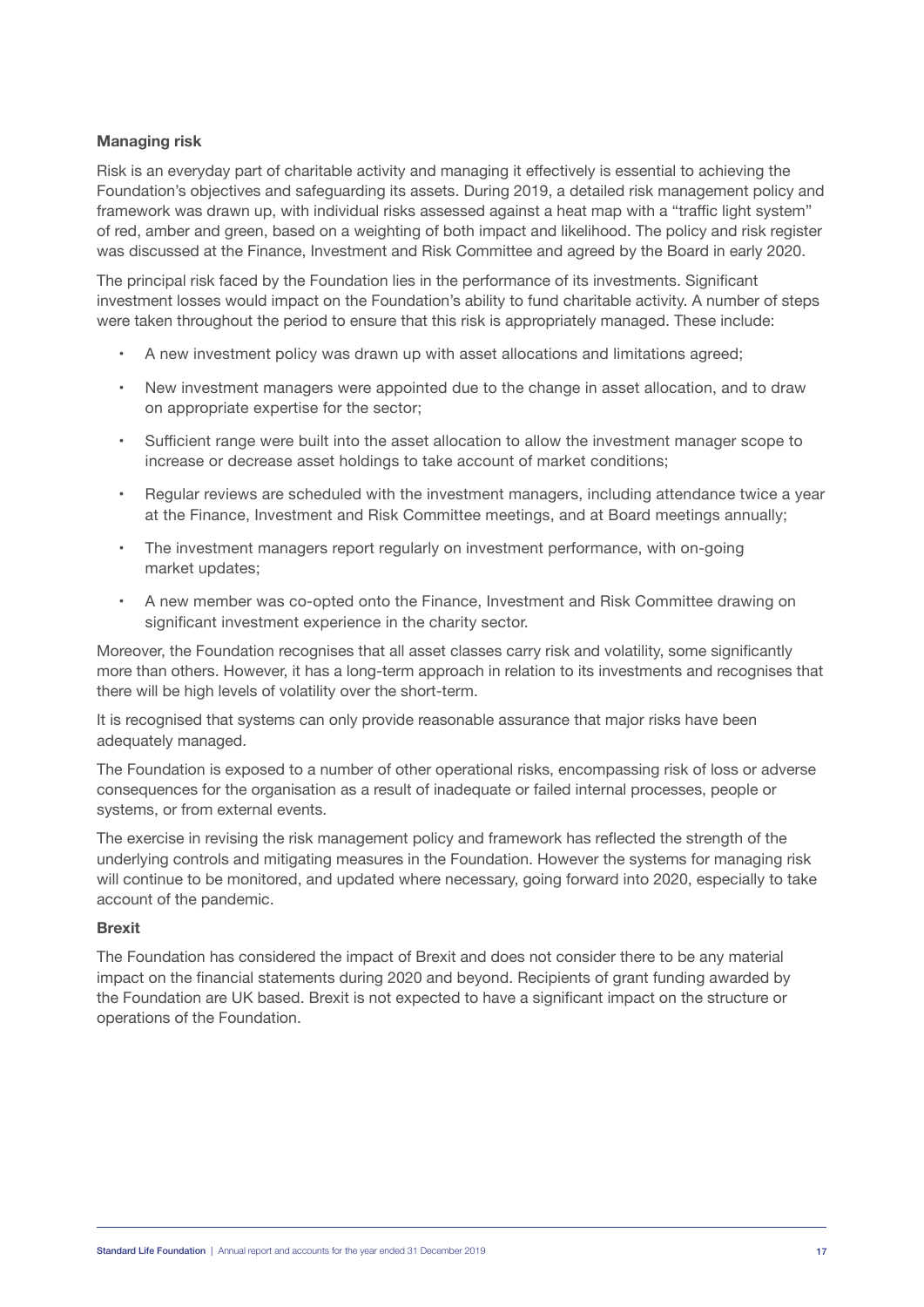### Plans for the future

The coming year will see a continuation of our three year strategic plan and to respond to issues arising from the pandemic.

The Foundation's funding activities are expected to expand, and we have budgeted £2.5million for grants expenditure during 2020. We will continue to fund organisations who share our vision to improve living standards, and particularly so in areas where there has been less focus to date (including retirement savings, consumer spending and problem gambling); as well as immediate and medium-term issues relating to the pandemic (including wages, social security, savings and the cost of living).

Given the nature of the projects we fund, many of the projects supported will not come to fruition for some time after the funding is awarded. We will actively engage with the organisations we fund, adding value where we can. We will also continue our engagement with a wide range of stakeholders including amongst politicians, policy makers, regulators, employers and civil society. We are keen to work in partnership with others and over the year will forge new alliances and collaborations.

During 2020 we expected to launch a number of research reports alongside the organisations we fund. This included the first wealth audit of the UK with the Resolution Foundation, pay ratio reporting of FTSE 350 companies with the High Pay Centre and greater understanding of public attitudes on taxation with Demos. However, it is likely that some of these projects will be impacted by the pandemic, particularly in relation to the fieldwork they were hoping to undertake. We will work with our partners and offer a flexible approach to timelines and reporting requirements. We expect some good progress on developing policies and partnerships to improve living standards in Scotland with IPPR. Our work with the Jubilee Debt Campaign will focus on increasing the voice of people and families affected by debt, ensuring they are engaged in the development of solutions to this problematic issue. We hope to see this movement grow across a number of cities around the UK.

Our funded work will expand our communications activity, ensuring key findings and insights are shared with relevant audiences.

We will review our funding portfolio towards the end of 2020 and embark on a full review of our strategy in the latter half of 2021. We will also consider during the year how we monitor and evaluate the activities we fund and share learning. During 2020 we planned to bring together many of our grantees to share expertise and knowledge and build connections and will review how best to take this forwards.

We will continue to ensure the high standard of portfolio management alongside our investment managers, focussing on producing the necessary returns for the Foundation to continue undertaking its charitable activities. More likely this will be a focus on reducing losses given the severe economic downturn we are now experiencing. The upcoming year will also include work on the cash flow of the organisation to ensure that Foundation assets are being effectively invested, balanced against the need for short-term liquidity to pay grant instalments. Social investments and further ethical considerations (including those related to climate change) will be reviewed as a continual monitoring of the investment policy.

At the start of 2020 we felt we were in a strong position to realise our vision. We still feel that is the case though the year ahead is challenging and rapidly changing. We look forward to reporting further on our progress in the upcoming year.

Approved by order of the Board of Trustees on 17 June 2020 and signed on its behalf by:

………………………………………..

**Alistair Darling**, Chair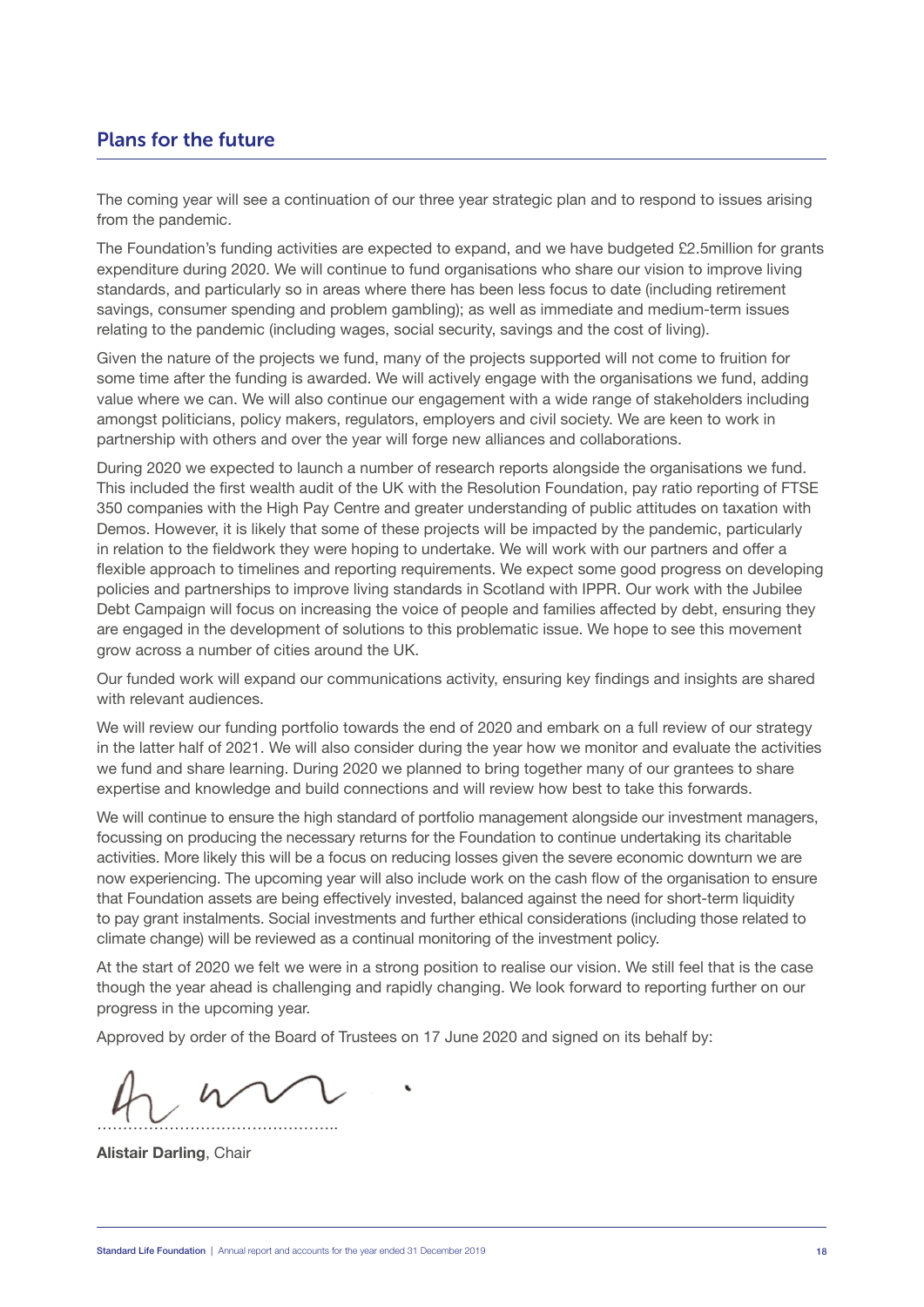### Statement of trustees' responsibilities in respect of the trustees' annual report and the financial statements

The trustees are responsible for preparing the trustees' report and the financial statements in accordance with applicable law and regulations.

Company and charity law requires the trustees to prepare financial statements for each financial year. Under that law they have are required to prepare the financial statements in accordance with UK Accounting Standards and applicable law (UK Generally Accepted Accounting Practice), including FRS 102 The Financial Reporting Standard applicable in the UK and Republic of Ireland.

Under company law the trustees must not approve the financial statements unless they are satisfied that they give a true and fair view of the state of affairs of the charitable company and of the excess of expenditure over income for that period. In preparing these financial statements, the trustees are required to:

- Select suitable accounting policies and then apply them consistently;
- Make judgements and estimates that are reasonable and prudent;
- State whether applicable UK Accounting Standards have been followed, subject to any material departures disclosed and explained in the financial statements; and
- Assess the charitable company's ability to continue as a going concern, disclosing, as applicable, matters related to going concern; and
- Use the going concern basis of accounting unless they either intend to liquidate the charitable company or to cease operations, or have no realistic alternative but to do so.

The trustees are responsible for keeping adequate and proper accounting records that are sufficient to show and explain the charitable company's transactions and disclose with reasonable accuracy at any time the financial position of the charitable company and enable them to ensure that the financial statements comply with the Companies Act 2006, the Charities and Trustee Investment (Scotland) Act 2005, and regulation 8 of the Charities Accounts (Scotland) Regulations 2006 (as amended). They are responsible for such internal control as they determine is necessary to enable the preparation of financial statements that are free from material misstatement, whether due to fraud or error, and have general responsibility for taking such steps as are reasonably open to them to safeguard the assets of the charitable company and to prevent and detect fraud and other irregularities.

The trustees are responsible for the maintenance and integrity of the corporate and financial information included on the charitable company's website. Legislation in the UK governing the preparation and dissemination of financial statements may differ from legislation in other jurisdictions.

Approved by order of the Board of Trustees on 17 June 2020 and signed on its behalf by:

………………………………………..

**Alistair Darling**, Chair

04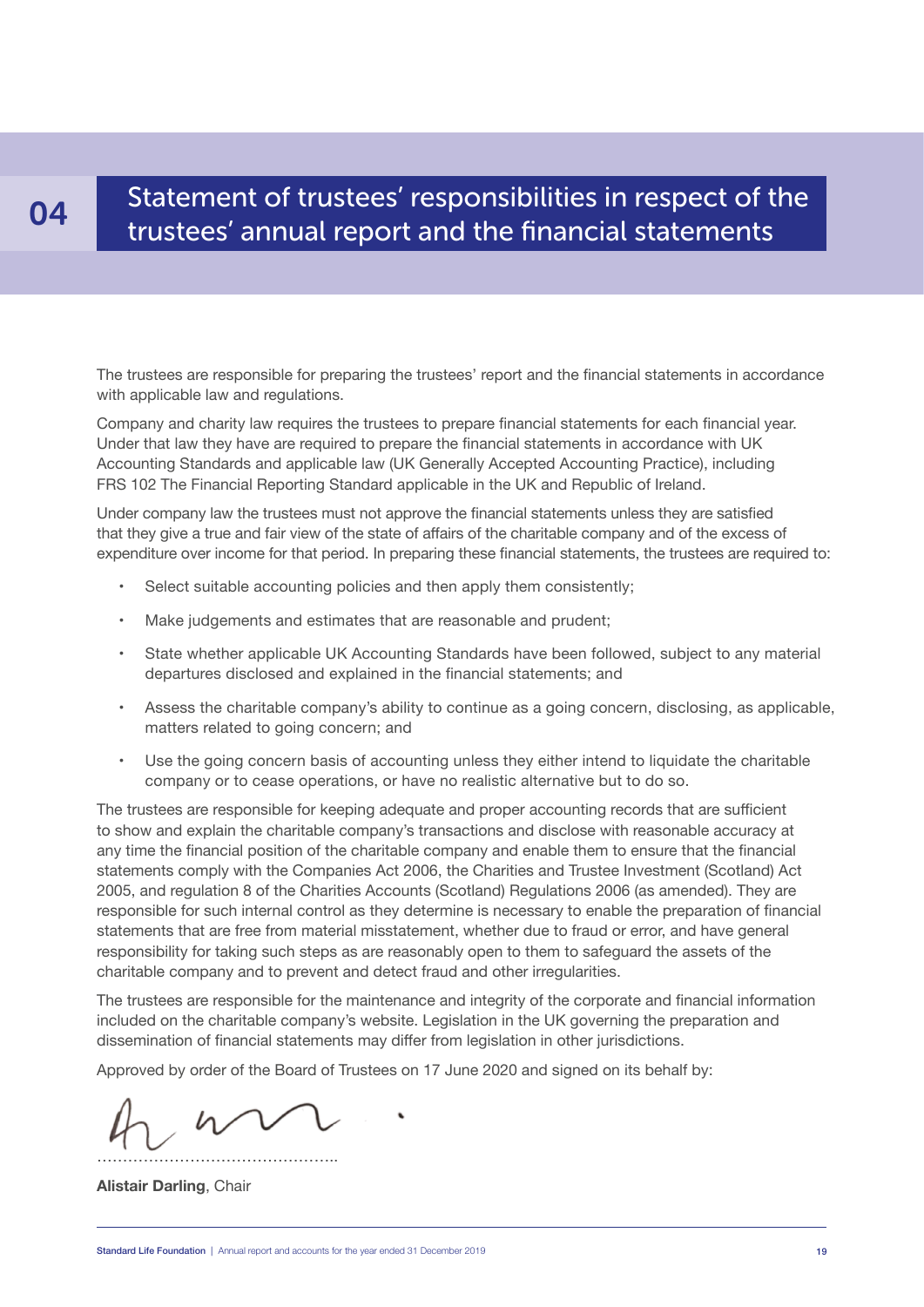### Independent auditor's report to the trustees **05** and member of Standard Life Foundation

We have audited the financial statements of Standard Life Foundation ("the charitable company") for the year ended 31 December 2019 which comprise the statement of financial activities (including income and expenditure account) for the year ended 31 December 2019, balance sheet for the year then ended, statement of cash flows for the year then ended, and related notes.

In our opinion the financial statements:

- Give a true and fair view of the state of the charitable company's affairs as at 31 December 2019 and of its incoming resources and application of resources, including its income and expenditure, for the year then ended;
- Have been properly prepared in accordance with UK accounting standards, including FRS 102 The Financial Reporting Standard applicable in the UK and Republic of Ireland; and
- Have been prepared in accordance with the requirements of the Companies Act 2006, the Charities and Trustee Investment (Scotland) Act 2005, and regulation 8 of the Charities Accounts (Scotland) Regulations 2006 (as amended).

#### **Basis for opinion**

We have been appointed as auditor under section 44 (1)(c) of the Charities and Trustee Investment (Scotland) Act 2005 and under the Companies Act 2006 and report in accordance with regulations made under those Acts.

We conducted our audit in accordance with International Standards on Auditing (UK) ("ISAs (UK)") and applicable law. Our responsibilities are described below. We have fulfilled our ethical responsibilities under, and are independent of the charitable company in accordance with, UK ethical requirements including the FRC Ethical Standard. We believe that the audit evidence we have obtained is a sufficient and appropriate basis for our opinion.

#### **Going concern**

The trustees have prepared the financial statements on the going concern basis as they do not intend to liquidate the charitable company or to cease its operations, and as they have concluded that the charitable company's financial position means that this is realistic. They have also concluded that there are no material uncertainties that could have cast significant doubt over its ability to continue as a going concern for at least a year from the date of approval of the financial statements ("the going concern period").

We are required to report to you if we have concluded that the use of the going concern basis of accounting is inappropriate or there is an undisclosed material uncertainty that may cast significant doubt over the use of that basis for a period of at least a year from the date of approval of the financial statements. In our evaluation of the trustees' conclusions, we considered the inherent risks to the charitable company's business model and analysed how those risks might affect the charitable company's financial resources or ability to continue operations over the going concern period. We have nothing to report in these respects.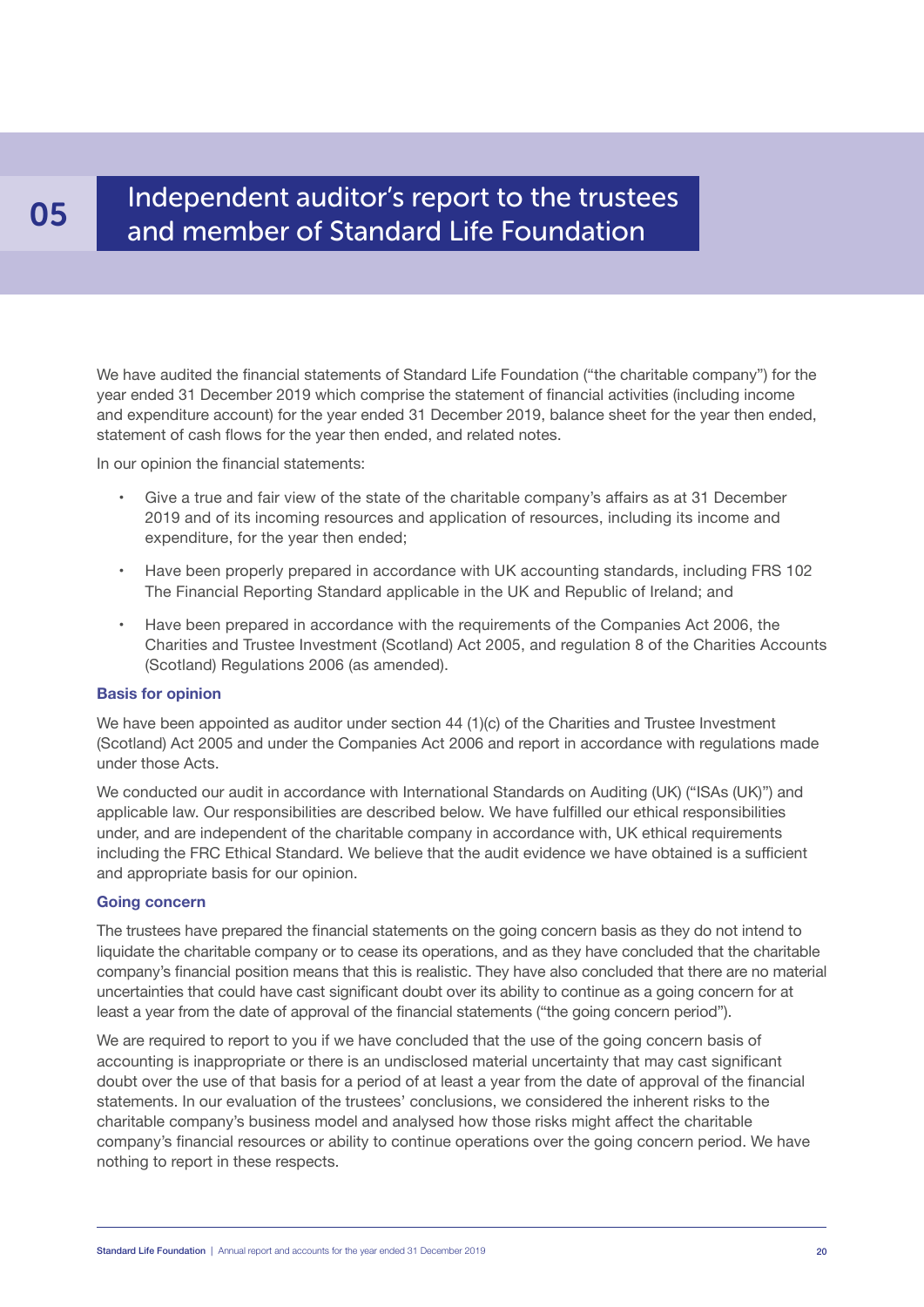However, as we cannot predict all future events or conditions and as subsequent events may result in outcomes that are inconsistent with judgements that were reasonable at the time they were made, the absence of reference to a material uncertainty in this auditor's report is not a guarantee that the charitable company will continue in operation.

#### **Other information**

The trustees are responsible for the other information, which comprises the chair's statement and the trustees' report. Our opinion on the financial statements does not cover the other information and, accordingly, we do not express an audit opinion or, except as explicitly stated below, any form of assurance conclusion thereon.

Our responsibility is to read the other information and, in doing so, consider whether, based on our financial statements audit work, the information therein is materially misstated or inconsistent with the financial statements or our audit knowledge. Based solely on that work:

- We have not identified material misstatements in the other information:
- In our opinion the information given in the trustees' report is consistent with the financial statements; and
- In our opinion that report has been prepared in accordance with the Companies Act 2006.

#### **Matters on which we are required to report by exception**

Under the Companies Act 2006 and the Charities Accounts (Scotland) Regulations 2006 (as amended), we are required to report to you if in our opinion:

- The charitable company has not kept adequate and proper accounting records or returns adequate for our audit have not been received from branches not visited by us; or
- The financial statements are not in agreement with the accounting records and returns; or
- Certain disclosures of trustees' remuneration specified by law are not made; or
- We have not received all the information and explanations we require for our audit; or
- The trustees were not entitled to take advantage of the small companies exemption from the requirement to prepare a strategic report.

We have nothing to report in these respects.

#### **Trustees' responsibilities**

As explained more fully in their statement set out on page 19, the trustees (who are also the directors of the charitable company for the purposes of company law) are responsible for the preparation of the financial statements and for being satisfied that they give a true and fair view; such internal control as they determine is necessary to enable the preparation of financial statements that are free from material misstatement, whether due to fraud or error; assessing the charitable company's ability to continue as a going concern, disclosing, as applicable, matters related to going concern; and using the going concern basis of accounting unless they either intend to liquidate the charitable company or to cease operations, or have no realistic alternative but to do so.

#### **Auditor's responsibilities**

Our objectives are to obtain reasonable assurance about whether the financial statements as a whole are free from material misstatement, whether due to fraud or error, and to issue our opinion in an auditor's report. Reasonable assurance is a high level of assurance, but does not guarantee that an audit conducted in accordance with ISAs (UK) will always detect a material misstatement when it exists. Misstatements can arise from fraud or error and are considered material if, individually or in aggregate, they could reasonably be expected to influence the economic decisions of users taken on the basis of the financial statements.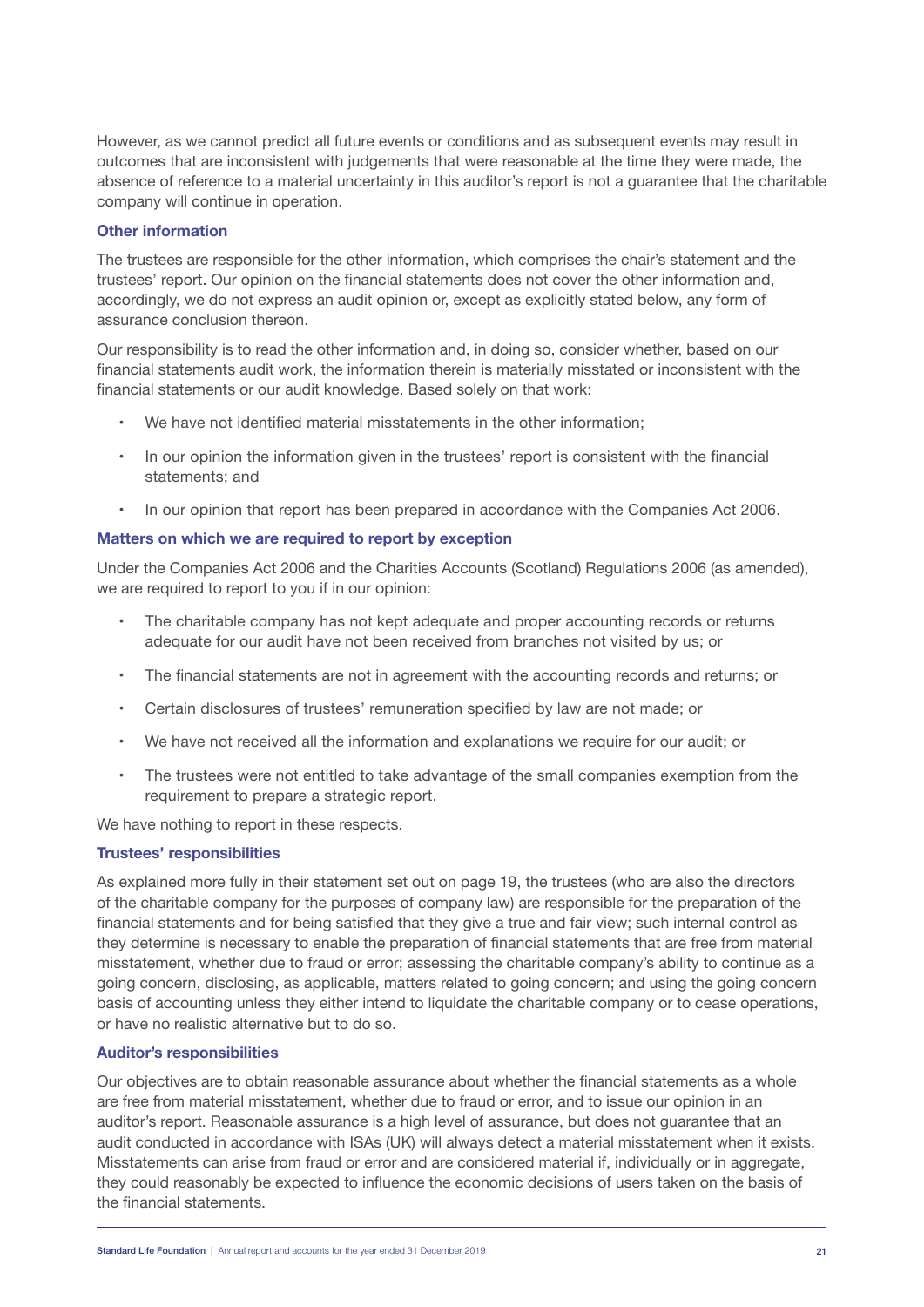A fuller description of our responsibilities is provided on the FRC's website at www.frc.org.uk/ auditorsresponsibilities.

#### **The purpose of our audit work and to whom we owe our responsibilities**

This report is made solely to the charitable company's members, as a body, in accordance with Chapter 3 of Part 16 of the Companies Act 2006, and to the charity's trustees, as a body, in accordance with section 44 (1)(c) of the Charities and Trustee Investment (Scotland) Act 2005 and regulation 10 of the Charities Accounts (Scotland) Regulations 2006. Our audit work has been undertaken so that we might state to the charitable company's members and the charity's trustees those matters we are required to state to them in an auditor's report and for no other purpose. To the fullest extent permitted by law, we do not accept or assume responsibility to anyone other than the charity, its members as a body and its trustees as a body, for our audit work, for this report or for the opinions we have formed.

Grant Archer ………………………………………..

**Grant Archer** (Senior Statutory Auditor) for and on behalf of KPMG LLP, Statutory Auditor Chartered Accountants

17 June 2020

KPMG LLP is eligible to act as an auditor in terms of section 1212 of the Companies Act 2006

Saltire Court 20 Castle Terrace Edinburgh, EH1 2EG

Standard Life Foundation | Annual report and accounts for the year ended 31 December 2019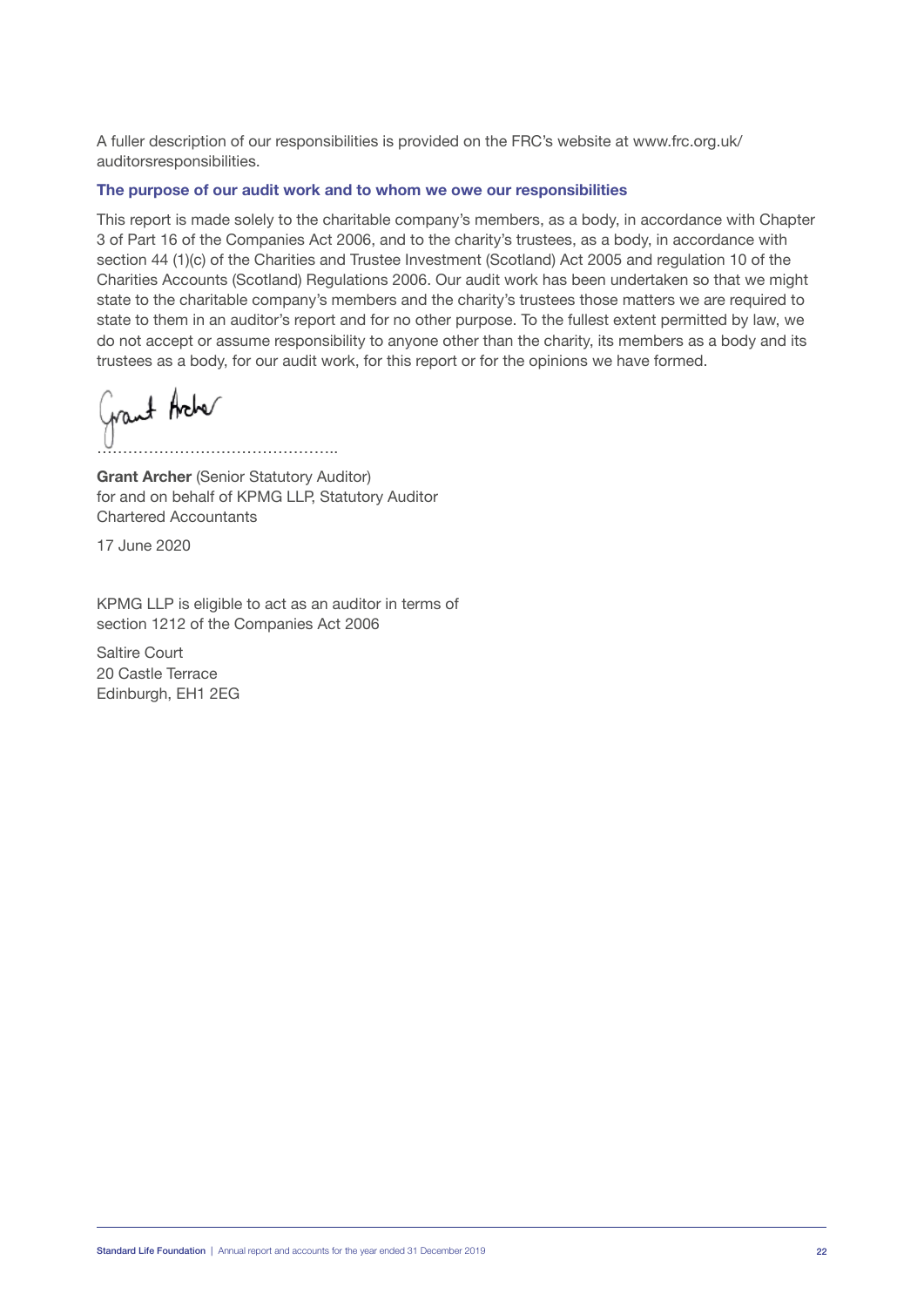### O6 Statement of Financial Activities (including income and expenditure account) for the year ended 31 December 2019

|                                                   | <b>Note</b> | <b>Unrestricted</b><br>2019<br>£ | <b>Unrestricted</b><br>2018<br>£ |
|---------------------------------------------------|-------------|----------------------------------|----------------------------------|
| Income:                                           |             |                                  |                                  |
| Donations and legacies                            | 1           | 75,147                           | 99,082                           |
| Investment income                                 | 2           | 608,428                          | 453                              |
| <b>Total income and endowments</b>                |             | 683,575                          | 99,535                           |
| <b>Expenditure on:</b>                            |             |                                  |                                  |
| Raising funds                                     | 3           | 319,538                          | 360,101                          |
| Charitable activities                             | 4           | 835,355                          | 375,922                          |
| <b>Total expenditure</b>                          |             | 1,154,893                        | 736,023                          |
| Net gains / (losses) on investments               | 8           | 7,438,570                        | (3,978,643)                      |
| Net income and net movement in funds for the year |             | 6,967,252                        | (4,615,131)                      |
| <b>Reconciliation of funds:</b>                   |             |                                  |                                  |
| Total funds brought forward at 1 January          |             | 80,699,949                       | 85,315,080                       |
| <b>Total funds carried forward at 31 December</b> | 13          | 87,667,201                       | 80,699,949                       |

The statement of financial activities includes all gains and losses in the year, as well as irrecoverable VAT where applicable. All incoming resources and resources expended are from continuing operations.

The accounting policies and notes on pages 26 to 36 form an integral part of these financial statements.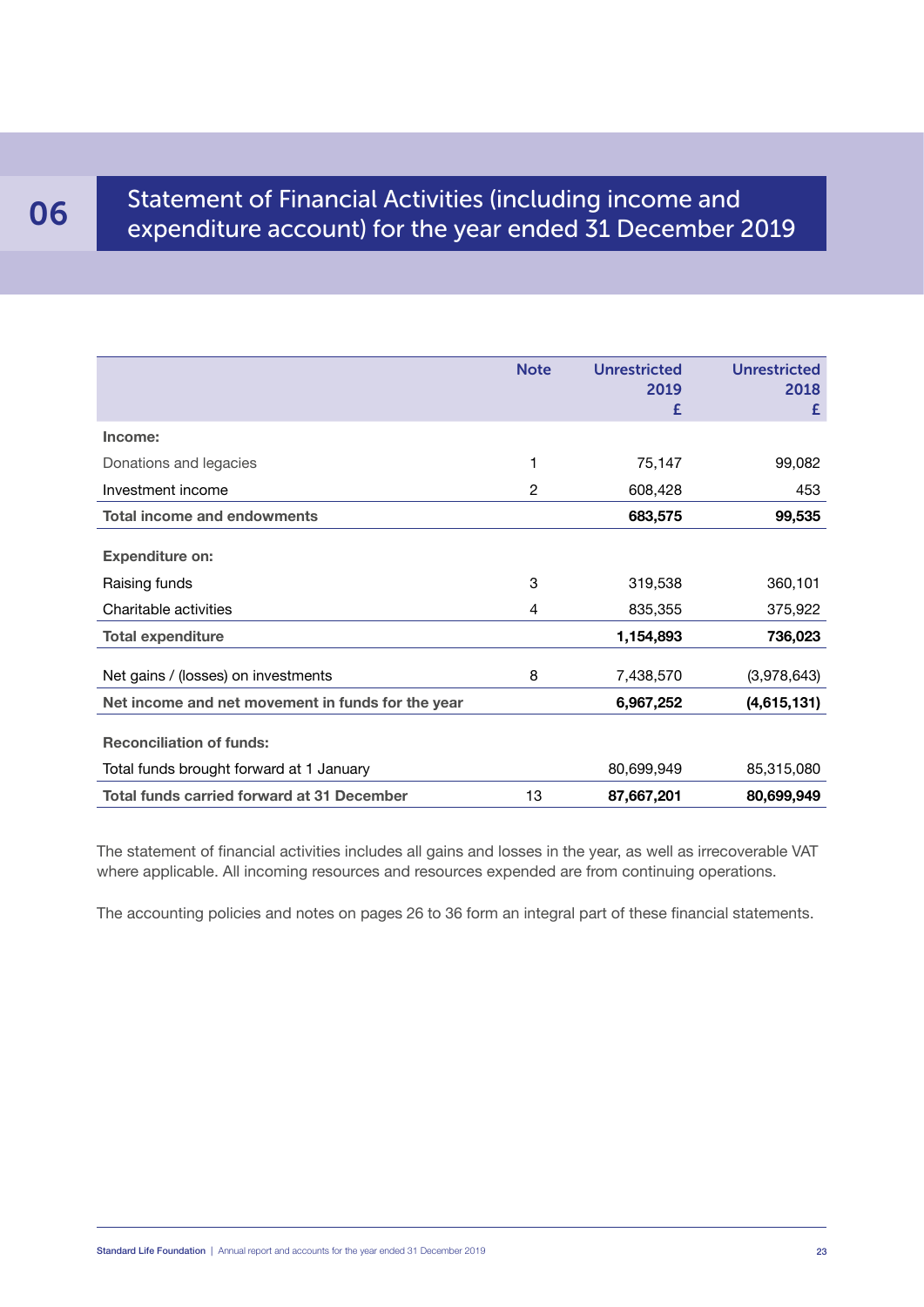## 07 Balance Sheet as at 31 December 2019

|                                                         | <b>Note</b> | 2019       | 2018        |
|---------------------------------------------------------|-------------|------------|-------------|
|                                                         |             | £          | £           |
|                                                         |             |            |             |
| <b>Fixed assets</b>                                     |             |            |             |
| Investments                                             | 8           | 86,719,797 | 78,915,242  |
| <b>Total fixed assets</b>                               |             | 86,719,797 | 78,915,242  |
|                                                         |             |            |             |
| <b>Current assets</b>                                   |             |            |             |
| Debtors                                                 | 9           | 85         | 4,204       |
| Investments                                             | 8           | 858,750    | 1,960,475   |
| Cash at bank and in hand                                |             | 696,618    | 8,099       |
| <b>Total current assets</b>                             |             | 1,555,453  | 1,972,778   |
|                                                         |             |            |             |
| <b>Liabilities</b>                                      |             |            |             |
| Creditors: amounts falling due within one year          | 10          | 522,549    | 188,071     |
| <b>Net current assets</b>                               |             | 1,032,904  | 1,784,707   |
|                                                         |             |            |             |
| Creditors: amounts falling due after more than one year | 10          | 85,500     |             |
| <b>Total net assets</b>                                 |             | 87,667,201 | 80,699,949  |
|                                                         |             |            |             |
| <b>Total funds of charity:</b>                          |             |            |             |
| Unrestricted funds                                      | 13          | 85,418,216 | 84,293,778  |
| Revaluation reserve                                     | 13          | 2,248,985  | (3,593,829) |
| <b>Total unrestricted income funds</b>                  | 13          | 87,667,201 | 80,699,949  |

The accounting policies and notes on pages 26 to 36 form an integral part of these financial statements

Approved by order of the Board of Trustees on 17 June 2020 and signed on its behalf by:

V

 $\sum$ ……………………………………….. ………………………………………..

**Alistair Darling James Daunt**  Chair Chair of Finance, Investment and Risk Committee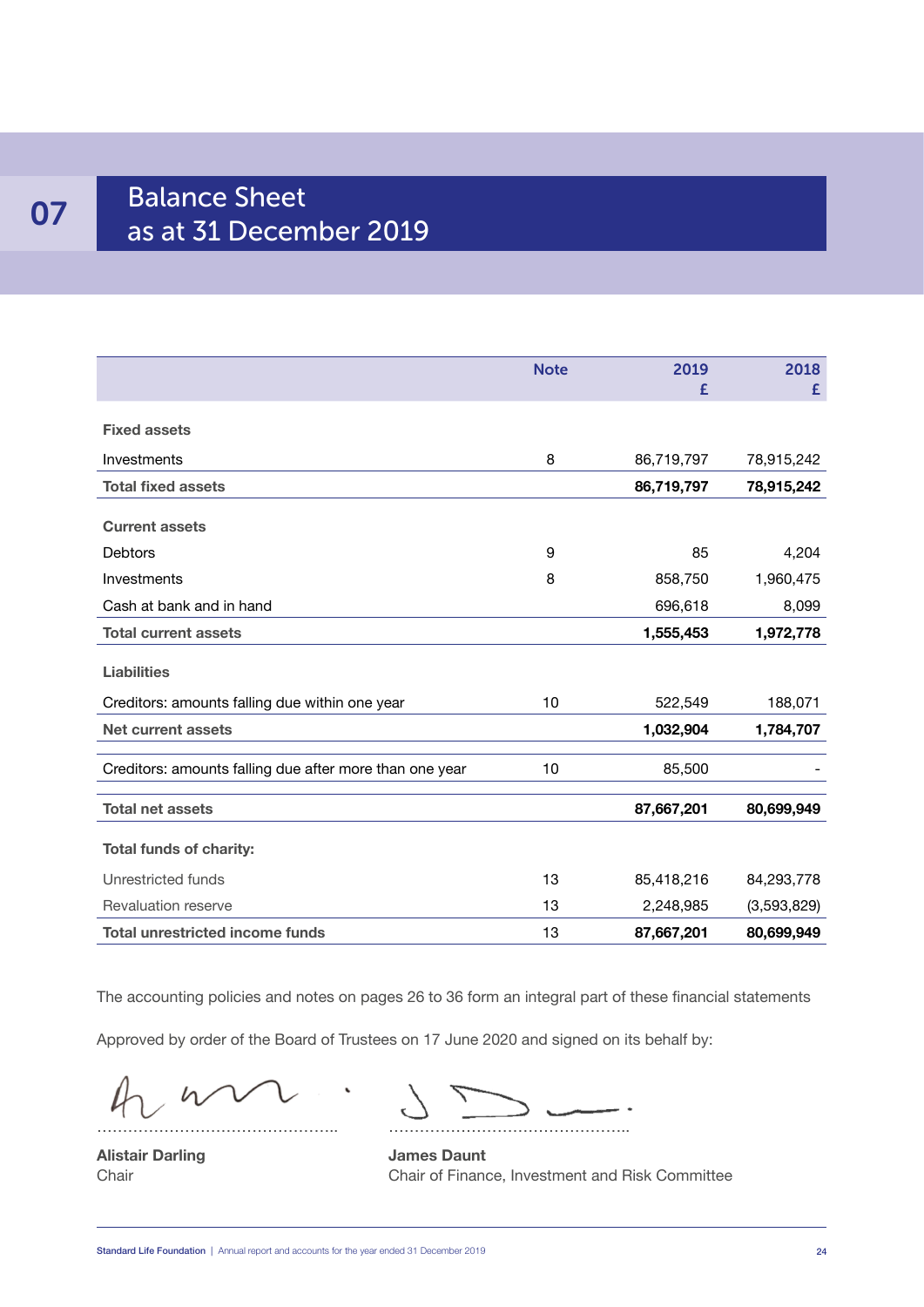# **08** Statement of Cash Flows for the year ended 31 December 2019

|                                                        | <b>Note</b> | 2019<br>£      | 2018<br>£  |
|--------------------------------------------------------|-------------|----------------|------------|
| Cash flows from operating activities:                  |             |                |            |
| Net cash (used in)/provided by operating activities    |             | (655, 649)     | (650, 621) |
| Cash flows from investing activities:                  |             |                |            |
| Proceeds from sale of investments                      | 8           | 87,409,696     | 652,000    |
| Purchase of investments                                | 8           | (86, 673, 956) | (2,000)    |
| Dividends and interest income from investment          |             | 608,428        |            |
| Net cash provided by investment activities             |             | 1,344,168      | 650,000    |
| Change in cash and cash equivalents in the year        |             | 688,519        | (621)      |
| Cash and cash equivalents at the beginning of the year |             | 8,099          | 8,720      |
| Cash and cash equivalents at the end of the year       |             | 696,618        | 8,099      |

The accounting policies and notes on pages 26 to 36 form an integral part of these financial statements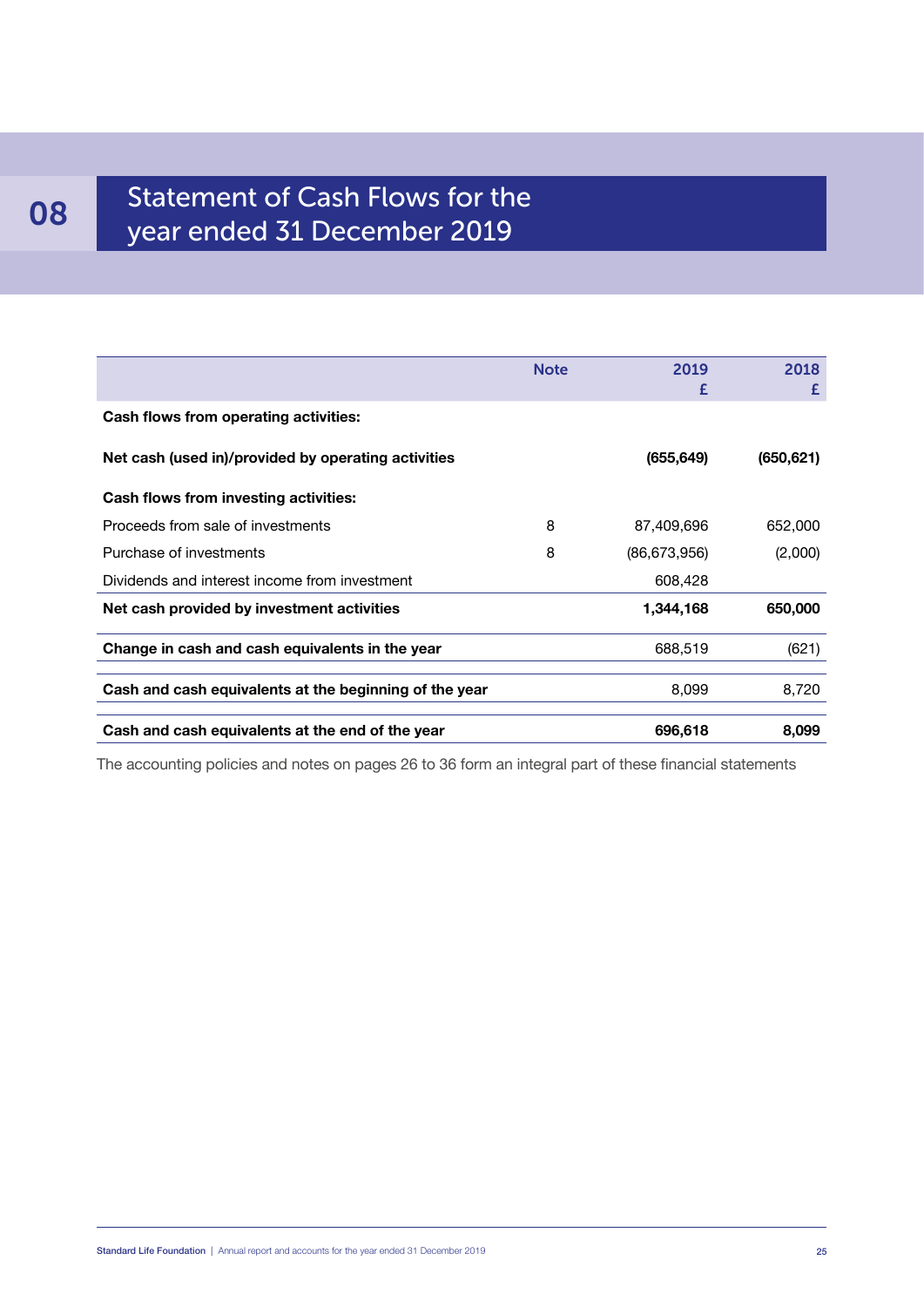#### **Notes to the Statement of Cash Flows for the year ended 31 December 2019**

**1. Reconciliation of net expenditure to net cash inflow/(outflow) from operating activities**

|                                                                                         | 2019<br>£   | 2018        |
|-----------------------------------------------------------------------------------------|-------------|-------------|
| Net income/(expenditure) for the year<br>(as per the statement of financial activities) | 6,967,252   | (4,615,131) |
| <b>Adjustments for:</b>                                                                 |             |             |
| (Gains)/losses on investments                                                           | (7,438,570) | 3,978,643   |
| Dividends and interest income from investment                                           | (608, 428)  |             |
| Decrease / (increase) in debtors                                                        | 4,119       | (142)       |
| Increase/(decrease) in creditors                                                        | 419.978     | (13,991)    |
| Net cash (used in)/provided by operating activities                                     | (655, 649)  | (650, 621)  |

#### **2. Analysis of cash and cash equivalents**

| Total cash and cash equivalents | 696,618 | 8,099 |
|---------------------------------|---------|-------|
| Cash at bank                    | 696,618 | 8,099 |
|                                 |         |       |
|                                 | 2019    | 2018  |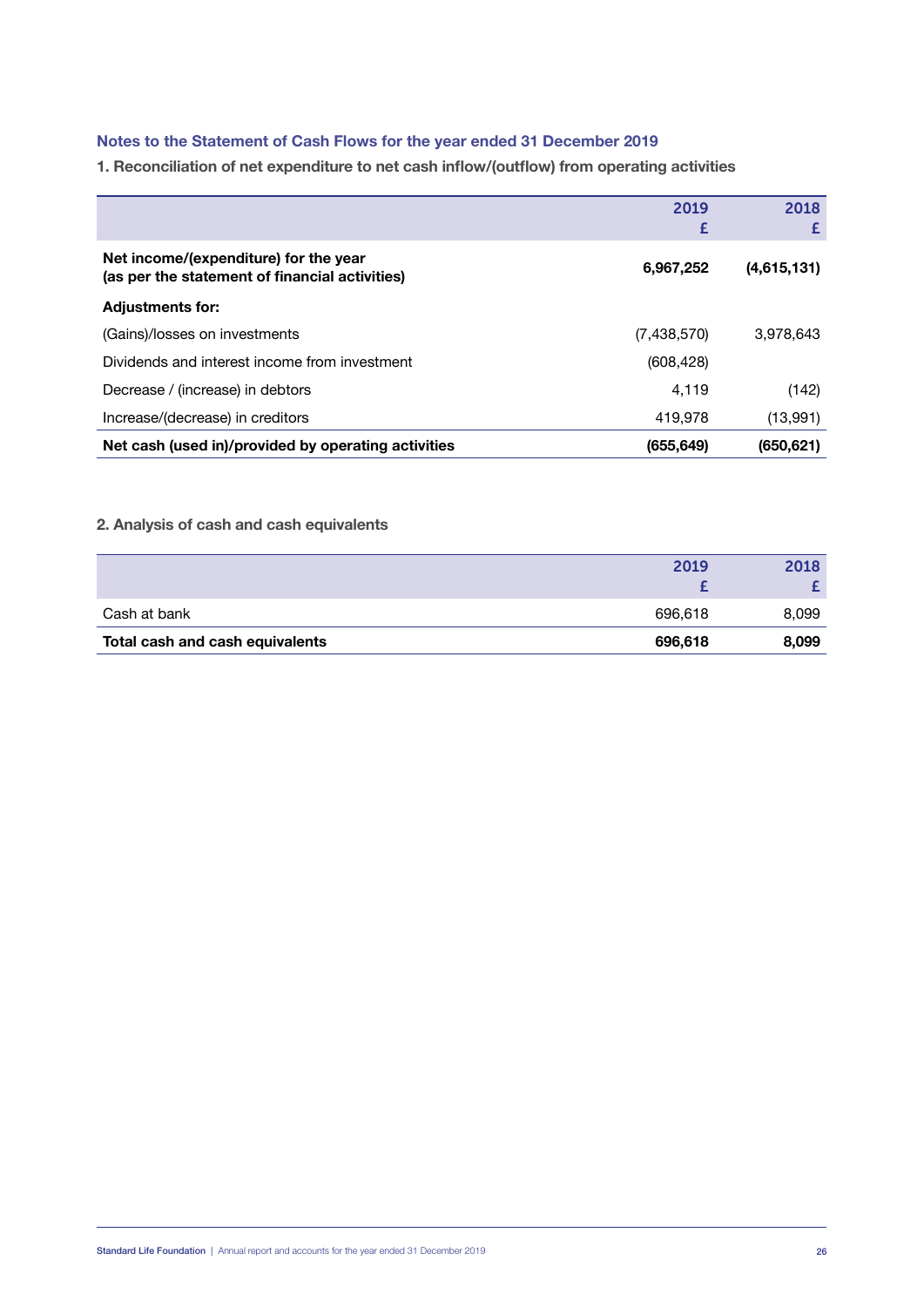#### 09 Accounting policies

The principal accounting policies adopted, judgements and key sources of estimation uncertainty in the preparation of the financial statements are as follows:

#### (a) Basis of preparation

The financial statements of Standard Life Foundation (the "Foundation") have been prepared on the accruals basis and in accordance with 'Accounting and Reporting by Charities: Statement of Recommended Practice applicable to Charities preparing their accounts in accordance with the Financial Reporting Standard applicable in the UK and Republic of Ireland (FRS 102) (effective 1 January 2016) – (Charities SORP (FRS 102)), the Financial Reporting Standard applicable in the UK and Republic of Ireland (FRS 102), the Companies Act 2006 and the Charities Accounts (Scotland) Regulations 2006.

The Foundation meets the definition of a public benefit entity under FRS 102 and does not hold any endowment funds. Assets and liabilities are initially recognised at historical cost or transaction value unless otherwise stated in the relevant accounting policy notes.

#### (b) Going concern

As part of the going concern assessment, the impact of Coronavirus (Covid-19) was considered on the Foundation including reasonably possible downside scenarios. Please refer to note 15 for further information. The trustees consider that there are no material uncertainties about the Foundation's ability to continue as a going concern and that the Foundation has adequate resources to continue in operational existence for at least the next 12 months from the date these financial statements are approved. Consequently, the trustees have prepared the financial statements on the going concern basis.

#### (c) Income

Donations and investment income are recognised in the Statement of Financial Activities when they are receivable and the amount can be measured reliably.

Donated services and facilities are included as income and measured at the value of the gift to the Foundation. Services and facilities are donated by other Standard Life Aberdeen Group companies and measurement is consistent with other intra-group recharges for similar services and facilities.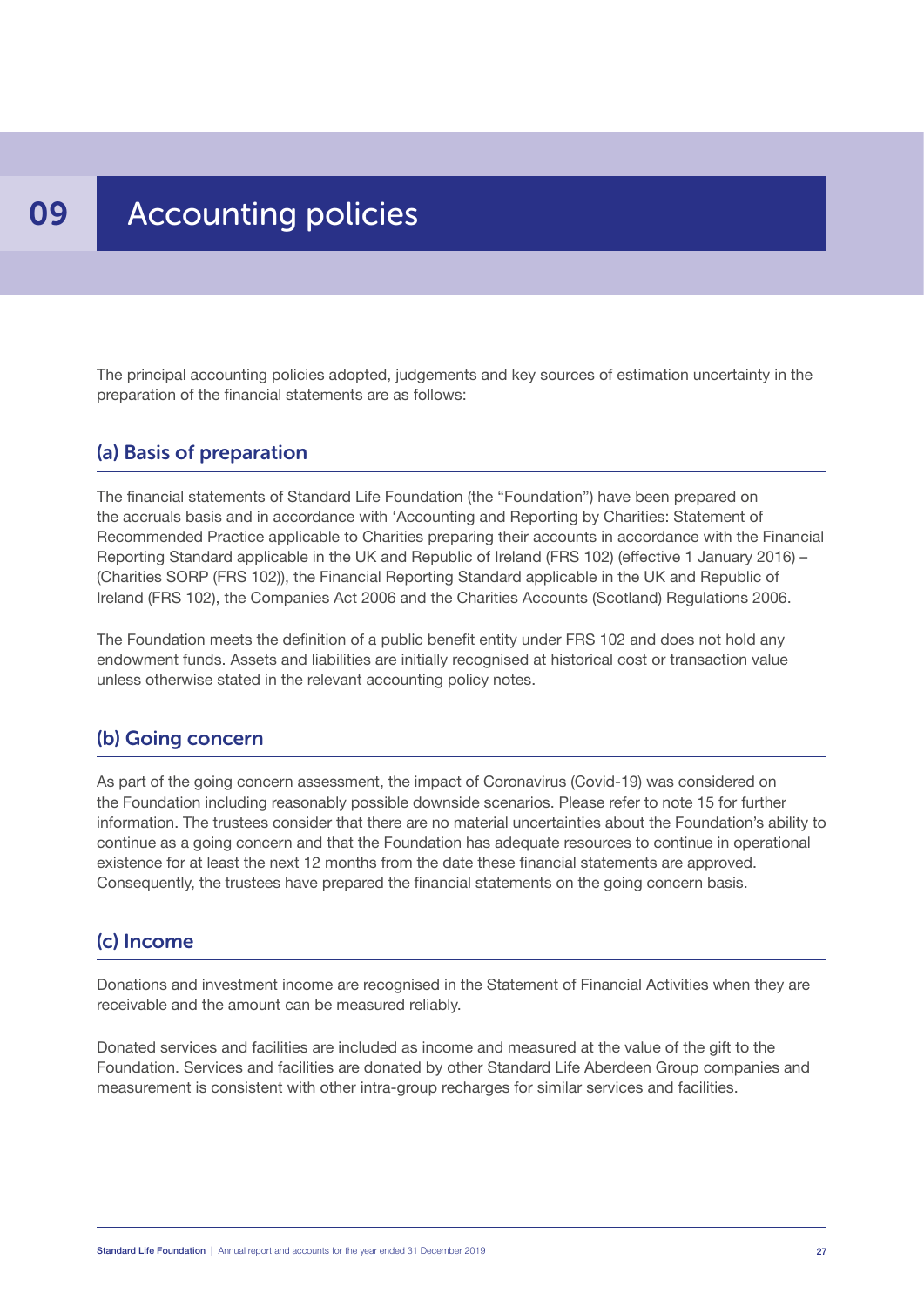### (d) Expenditure

Expenditure is accounted for on an accruals basis.

Support costs comprise of costs associated with the management and administration of the Foundation and include staff costs. Governance costs comprise legal advice and support, external audit fees, costs associated with constitutional and statutory requirements and expenditure relating to the Foundation's trustees. Where support costs are not incurred directly in relation to raising funds or charitable activities they are allocated on a pro-rata basis based on other direct expenditure.

Investment management fees are included as a cost of raising funds.

All costs are inclusive of irrecoverable VAT where applicable.

### (e) Grants

Grant commitments are recognised in full when the Foundation formally notifies the recipient of the award following approval by the Board of Trustees, where there is a legal or unconditional obligation to the grant recipient. Grant commitments for which payment was outstanding at the balance sheet date are shown as liabilities in the Balance Sheet.

Grant commitments are not recognised, or not recognised in full, where a commitment is made to provide grant funding, but the Foundation has placed performance related or other obligations on the grant recipient. The funding commitment in these circumstances is classed as a contingent liability.

### (f) Funds

Unrestricted income funds are funds which are available for use at the discretion of the trustees in furtherance of the objectives of the Foundation. The Foundation does not have restricted funds.

#### (g) Investments

Standard Life Foundation has elected to apply the provisions of Section 11 *Basic Financial Instruments* and Section 12 *Other Financial Instruments Issues* of FRS 102 to account for its financial instruments.

Applying the provisions of Section 11, the charity includes listed equities and pooled investment funds at fair value in the balance sheet. As permitted under Section 11, the charity has designated its debt securities as at fair value through profit or loss as these instruments are managed and performance evaluated on a fair value basis. Investments held at fair value are stated at the bid price where available, or mid-price where the investment manager is unable to provide the bid price.

Under Section 11, cash and cash equivalents are subsequently valued at initial cost less impairment in the balance sheet.

Realised and unrealised gains and losses are included within the Statement of Financial Activities in the year in which they arise. Realised gains and losses on investments are calculated as the difference between net sales proceeds and opening market value. Unrealised gains and losses on investments within the revaluation reserve represent the difference between the valuation at the balance sheet date and historic cost. Any gains or losses on revaluation or disposal are combined in the Statement of Financial Activity.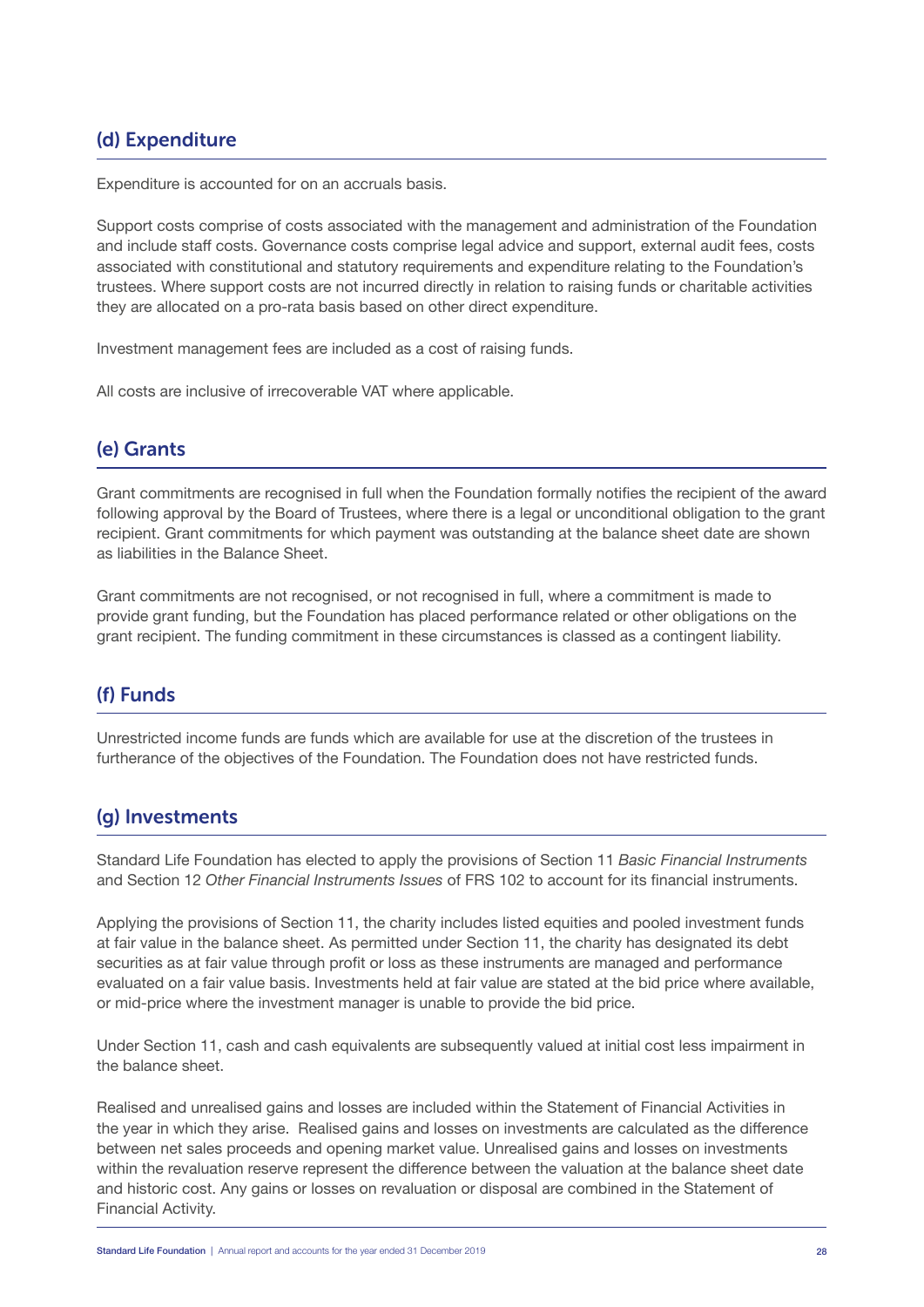Any investment income arising from underlying investments of pooled investment vehicles is rolled up and reinvested within the pooled investment vehicles. This is reflected in the unit price and reported within 'Net gains/(losses) on investments' in the Statement of Financial Activities.

Other investment income, including dividends or interest, is recognised in the Statement of Financial Activities when they are receivable and the amount can be measured reliably.

### (h) Taxation

Standard Life Foundation is registered by OSCR as a charity for the purposes of the Charities and Trustee Investment (Scotland) Act 2005 and is entitled under section 13(2) of the Act to describe itself as a Scottish Charity. Accordingly, Standard Life Foundation is potentially exempt from taxation in respect of income or capital gains covered by Chapter 3 of Part 11 of the Corporation Tax Act 2010 or Section 256 of the Taxation of Chargeable Gains Act 1992, to the extent that such income or gains are applied exclusively to charitable purposes.

Standard Life Foundation is part of the Standard Life Aberdeen plc VAT group but does not make any taxable goods or services for VAT purposes. Consequently, the Foundation suffers irrecoverable VAT which is recorded and disclosed with the cost of the underlying services.

#### (i) Debtors

Debtors are recognised at the settlement amount due to the Foundation.

#### (j) Creditors

Creditors and provisions are recognised where the Foundation has a present obligation resulting from a past event that will probably result in a transfer of funds to a third party and the amount due to settle the obligation can be measured or estimated reliably. Creditors and provisions are recognised at their settlement amount.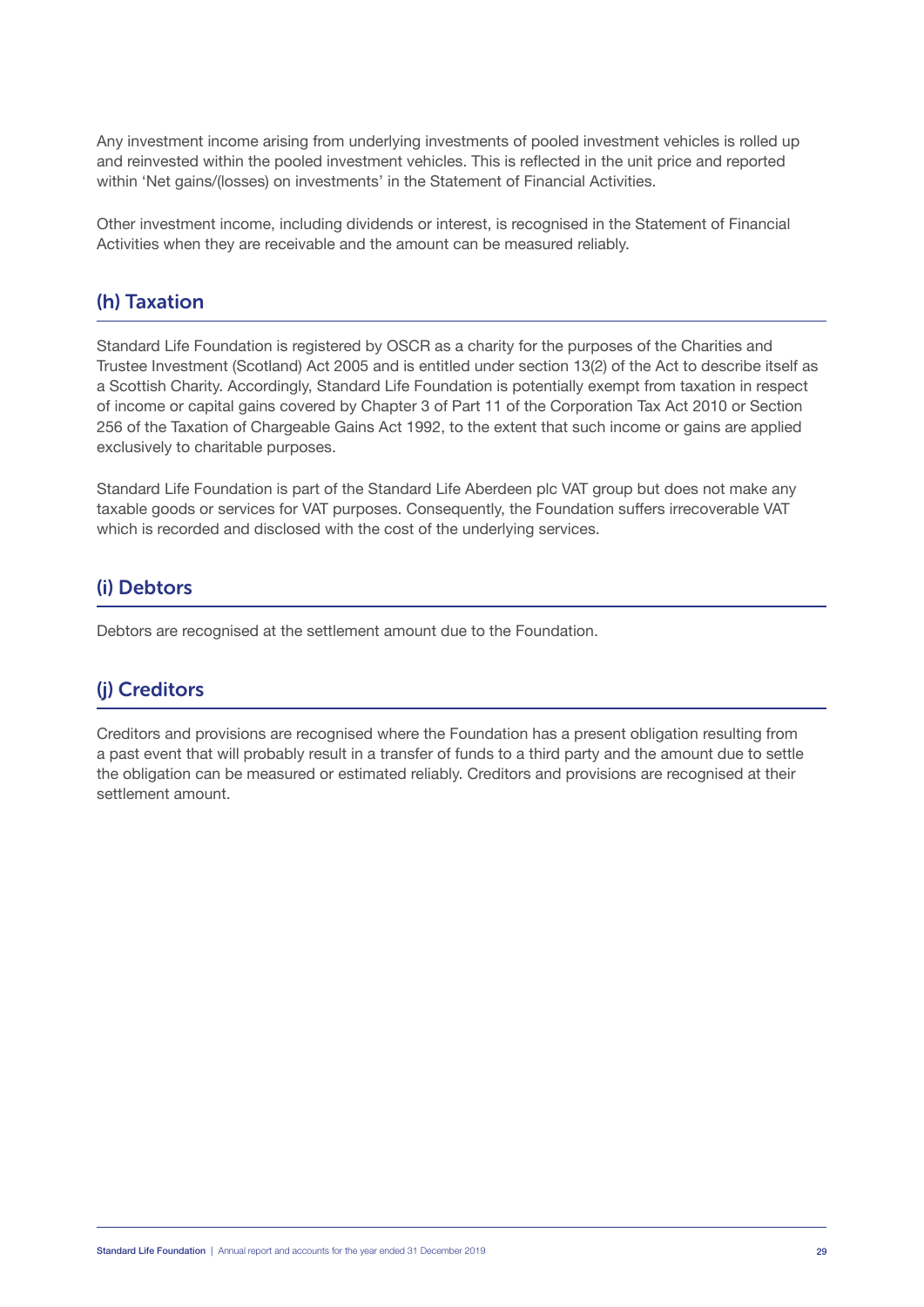#### 10 Notes to the financial statements

#### **1. Donations and legacies**

| <b>Total donations and legacies</b> | 75,147 | 99,082 |
|-------------------------------------|--------|--------|
| Donated services and facilities     | 75.147 | 99,082 |
|                                     |        |        |
|                                     | 2019   | 2018   |

Donated services and facilities in 2019 and 2018 relate to the provision of facilities and services by Standard Life Aberdeen plc. The donated facilities relate to office space provided for the Foundation's staff which was valued at £26,372 (2018: £32,578) and IT support costs of £48,775 (2018: £25,032). There were no other costs in 2019 (2018: £41,472).

#### **2. Investment income**

Total cash income during the year from investments is detailed below:

|                                      | 2019    | 2018 |
|--------------------------------------|---------|------|
|                                      |         |      |
| Dividend income                      | 545,565 |      |
| Interest income                      | 62,863  | 453  |
| <b>Total income from investments</b> | 608,428 | 453  |

#### **3. Expenditure on raising funds**

|                                    |    | 2019    | 2018    |
|------------------------------------|----|---------|---------|
|                                    |    |         |         |
| Investment management fees         | 14 | 319,538 | 360,101 |
| Total expenditure on raising funds |    | 319,538 | 360,101 |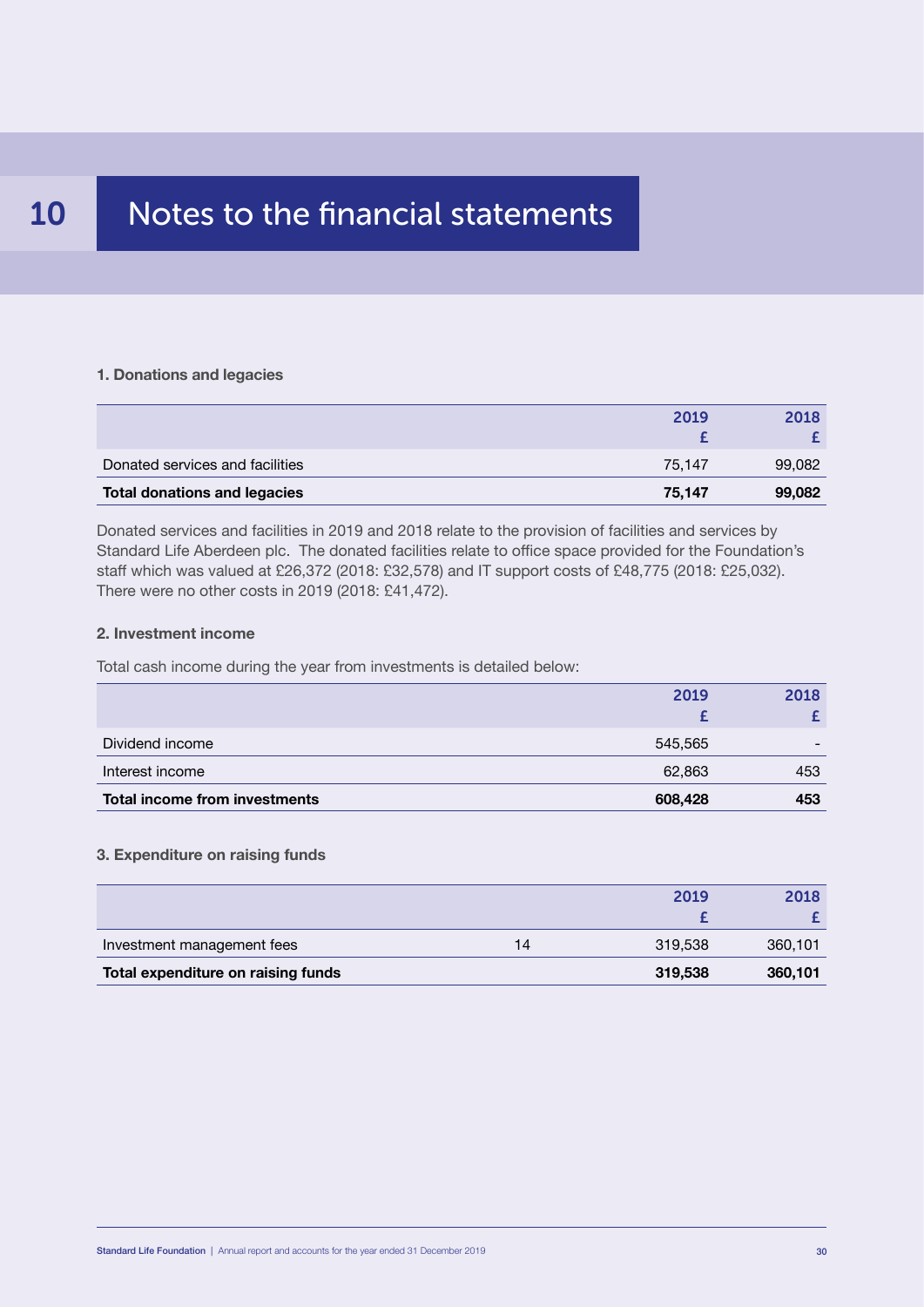#### **4. Charitable activities**

Grant making activities in the year were all to organisations undertaking charitable activity. For full details on the amount of award and the organisations funded, please see page 11 of the trustees' report. Grant expenditure has been disclosed below by funding programme.

| <b>Funding programme</b>           | <b>Note</b> | <b>Grants</b><br>£ | <b>Support Costs</b><br>£ | <b>Total 2019</b><br>£ |
|------------------------------------|-------------|--------------------|---------------------------|------------------------|
| Income                             |             | 281,000            | 35,891                    | 316,891                |
| Spending                           |             | 75,000             | 13,459                    | 88,459                 |
| Assets                             |             | 67,000             | 8,973                     | 75,973                 |
| <b>Total grants awarded</b>        | 5           | 423,000            | 58,323                    | 481,323                |
| Other support costs                | 5           |                    | 354,032                   | 354,032                |
| <b>Total charitable activities</b> |             | 423,000            | 412,355                   | 835,355                |
| The comparative for 2018 was:      |             |                    |                           |                        |
| <b>Funding programme</b>           | <b>Note</b> | <b>Grants</b><br>£ | <b>Support Costs</b><br>£ | <b>Total 2018</b><br>£ |
| Spending (University of Bristol)   |             | 24,975             | 13,661                    | 38,636                 |
| <b>Total grants awarded</b>        | 10          | 24,975             | 13,661                    | 38,636                 |
| Other support costs                | 5           |                    | 337,286                   | 337,286                |
| <b>Total charitable activities</b> |             | 24,975             | 350,947                   | 375,922                |

Support costs of £58,323 (2018: £13,661) have been allocated to specific grants made in the year. During the year additional costs of £354,032 (2018: £337,286) were incurred in relation to other support activities furthering the charitable aims of the organisation, including significant time with other grant applicants; development of networks in the sector and communication of charitable activity.

£50,483 of our grant commitments were paid out in the year. The table below shows the movement in recognised grant commitments.

| Movement in recognised grant commitments                    | <b>Note</b> | 2019      | 2018      |
|-------------------------------------------------------------|-------------|-----------|-----------|
| Grant commitments recognised at 1 January                   | 10          | 17.483    | 24,050    |
| Grants charged to the Statement of Financial Activities     |             | 423,000   | 24,975    |
| Grants paid during the year                                 |             | (50, 483) | (31, 542) |
| Amount of grant commitments recognised<br>as at 31 December | 10,11       | 390,000   | 17,483    |

Total grant commitments consist of grants that have been awarded during the year but have not yet been fully paid. A number of grants awarded have performance related or other obligations included as part of their grant conditions, and therefore all, or part, of their grant award has been treated as a contingent liability. Performance related obligations are all similar, being that the next instalment of the grant will be paid on delivery of a report, audit or working papers. Other obligations include the approval of a preferred candidate for a funded role. The following table sets out the Foundation's total grant pledges during the year. If the performance related or other obligations are met by the grant recipient, there is full expectation to pay out future grant instalments as set out in grant contracts. There are sufficient unrestricted funds to cover the contingent grant liabilities and all grants awarded in 2019 will be paid within three years. No grants were classed as contingent in 2018.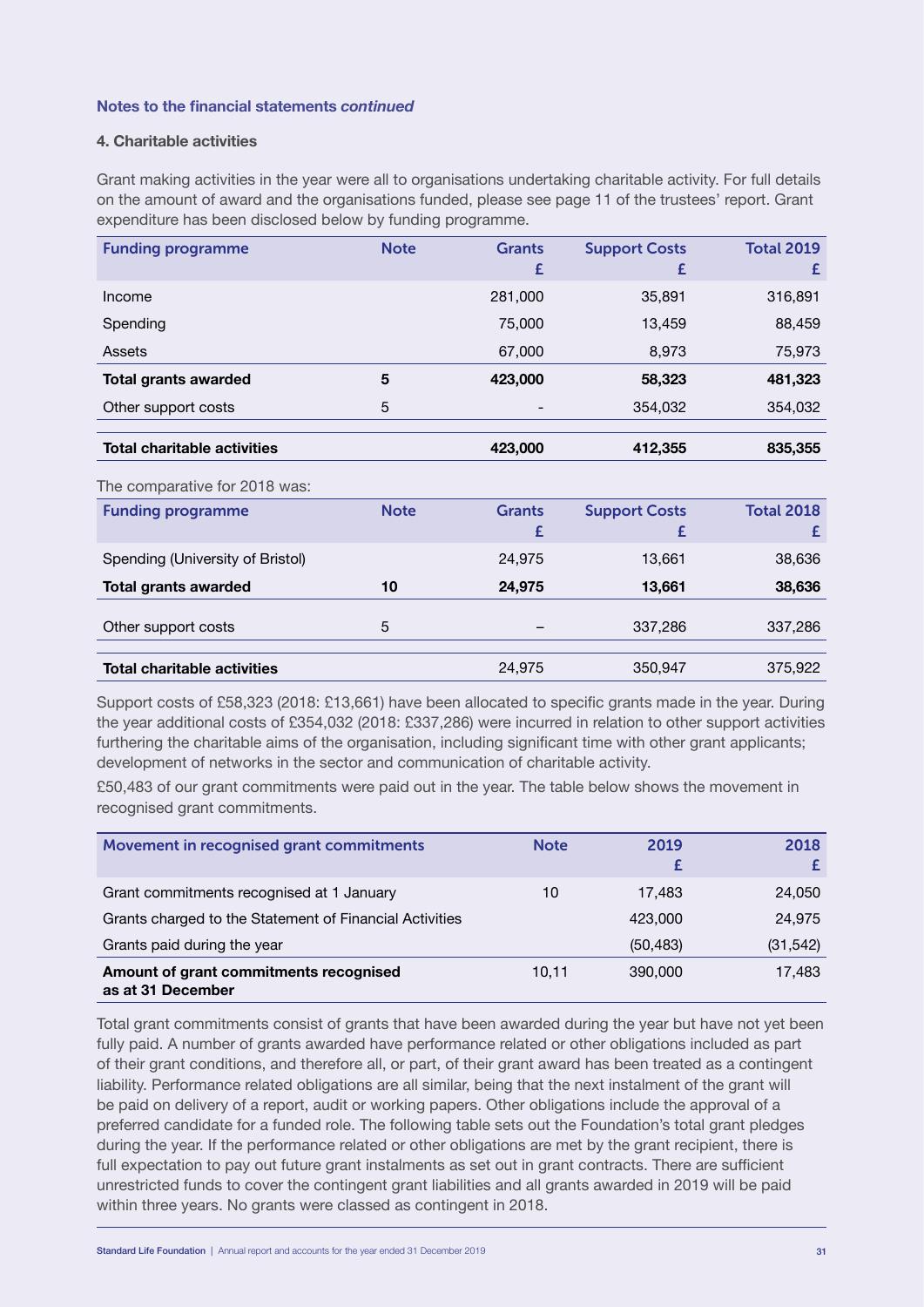| <b>Funding</b> | Grant       | Total grants | <b>Grants</b>            | <b>Total grant</b> | <b>Total grant</b> | <b>Total</b> |
|----------------|-------------|--------------|--------------------------|--------------------|--------------------|--------------|
| programme      | commitments | awarded in   | paid out                 | commitment         | commitment         | contingent   |
|                | at 01.01.19 | period       | in period                | at 31.12.19        | recognised at      | grant        |
|                |             |              |                          |                    | 31.12.19           | commitment   |
|                |             |              |                          |                    |                    | at 31.12.19  |
|                | £           | £            | £                        | £                  | £                  | £            |
| Income         |             | 642,000      | (21,000)                 | 621,000            | 260,000            | 361,000      |
| Spending       | 17,483      | 388,000      | (29, 483)                | 376,000            | 63,000             | 313,000      |
| Assets         |             | 287,000      | $\overline{\phantom{a}}$ | 287,000            | 67,000             | 220,000      |
| <b>Total</b>   | 17,483      | 1,317,000    | (50, 483)                | 1,284,000          | 390,000            | 894,000      |

#### **5. Support costs**

|                                 | <b>Note</b> | <b>Total</b> | <b>Total</b> |
|---------------------------------|-------------|--------------|--------------|
|                                 |             | 2019         | 2018         |
|                                 |             | £            | £            |
| Staff costs                     | 7           | 302,747      | 209,385      |
| Donated services and facilities | 1           | 75,147       | 99,082       |
| Governance costs                |             | 13,606       | 29,205       |
| Travel and accommodation-staff  |             | 14,582       | 10,790       |
| Marketing and communications    |             | 4,004        |              |
| Office costs and other          |             | 2,269        | 2,485        |
| <b>Total support costs</b>      |             | 412,355      | 350.947      |

In both 2018 and 2019, all support costs relate to charitable activities. The breakdown of governance costs in the year is as follows:

| <b>Total Governance costs</b> | 13,606                   | 29,205 |
|-------------------------------|--------------------------|--------|
| Trustee expenses              | 3,361                    | 2,150  |
| Trustees' indemnity insurance | 5,245                    | 5,885  |
| Auditor remuneration          | 5,000                    | 4,720  |
| Legal costs                   | $\overline{\phantom{a}}$ | 16,450 |
|                               |                          |        |
|                               | 2019                     | 2018   |

Legal fees in 2018 were primarily incurred in relation to establishing terms and conditions for the awarding of research grants and therefore were allocated fully to charitable activities.

#### **6. Trustees' remuneration**

No trustee received any emoluments or benefits in kind during the year (2018: £nil) in respect of their services.

Trustees are reimbursed for travel, accommodation and subsistence costs incurred in carrying out their duties that are permitted by the Foundation's expenses policy. The Foundation also pays for travel and accommodation directly on behalf of some trustees. The total sum expended by the Foundation during 2019 in respect of trustee expenses was £3,361 (2018: £2,150) and is included within Governance Costs (see note 5). The number of trustees reimbursed during the year was six (2018: seven).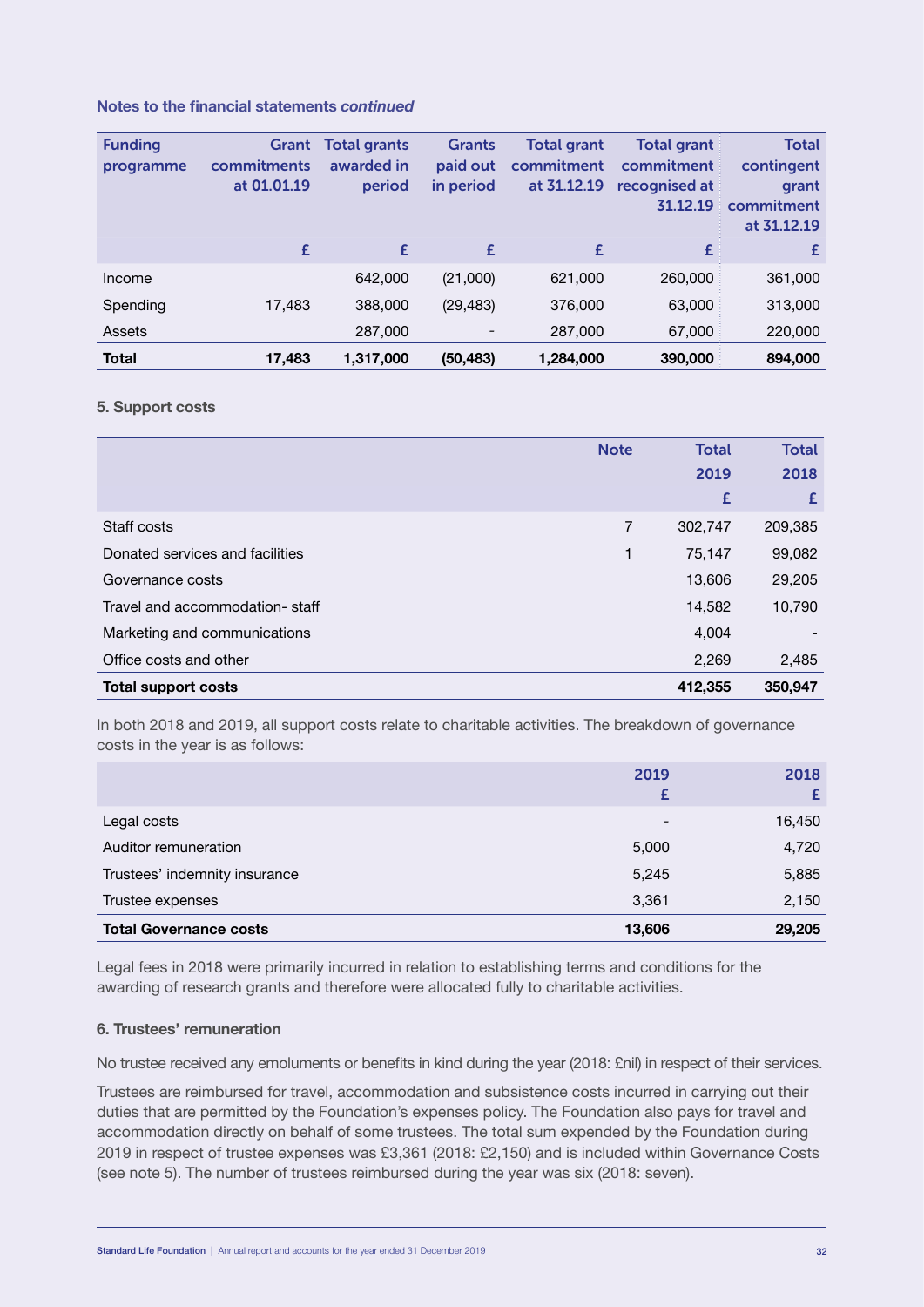#### **7. Staff costs**

All staff costs are expenditure on staff working for the Foundation whose employment contracts are with Standard Life Employee Services Limited (SLESL). SLESL is a fully-owned subsidiary of Standard Life Aberdeen plc, the Foundation's ultimate controlling entity and is a related party of the Foundation (see note 14). Staff are seconded to the Foundation, to whom their employment costs, including contributions to a defined contribution pension scheme, are charged.

|                          | 2019<br>£ | 2018<br>£ |
|--------------------------|-----------|-----------|
| Wages and salaries       | 239,440   | 132,724   |
| Contractor costs         | -         | 41,730    |
| Social security costs    | 20,957    | 12,626    |
| Pension contributions    | 35,954    | 19,632    |
| Other employee benefits  | 6,396     | 2,673     |
| <b>Total staff costs</b> | 302,747   | 209,385   |

The Foundation has a small staff team. At 31 December 2019 there were five staff, two of whom worked part-time (4.4 FTE). The comparison for 2018 was: three staff, one of whom worked part-time (2.6 FTE).

The key management personnel of the Foundation are those persons having authority and responsibilities for planning, directing and controlling the activities of the Foundation; directly or indirectly. The key management personnel of the Foundation comprise the Chief Executive Officer and the Board of Trustees. The trustees receive no remuneration in respect of their services to the Foundation. The remuneration of the Chief Executive Officer is set by the trustees. Total employee benefits paid to key management personnel, excluding employer pension costs, totalled £87,609 during 2019 (2018: £60,376).

One employee received a full-time equivalent salary, plus benefits in kind of more than £60,000 per annum in 2019 (2018: none).

| <b>Salary band</b> | No of employees<br>2019 | No of employees<br>2018 |
|--------------------|-------------------------|-------------------------|
| £80,000-£90,000    |                         | -                       |

#### **8. Investments**

| Market value at end of year       | 87,578,547     | 80,875,717  |
|-----------------------------------|----------------|-------------|
| Net gain / (loss) on revaluation  | 6,334,939      | (4,720,001) |
| Disposal proceeds                 | (87, 409, 696) | (652,000)   |
| Distributions from investments    | 1,103,631      | 741,358     |
| Acquisitions                      | 86,673,956     | 2,000       |
| Market value at beginning of year | 80,875,717     | 85,504,360  |
|                                   | £              |             |
|                                   | 2019           | 2018        |
|                                   |                |             |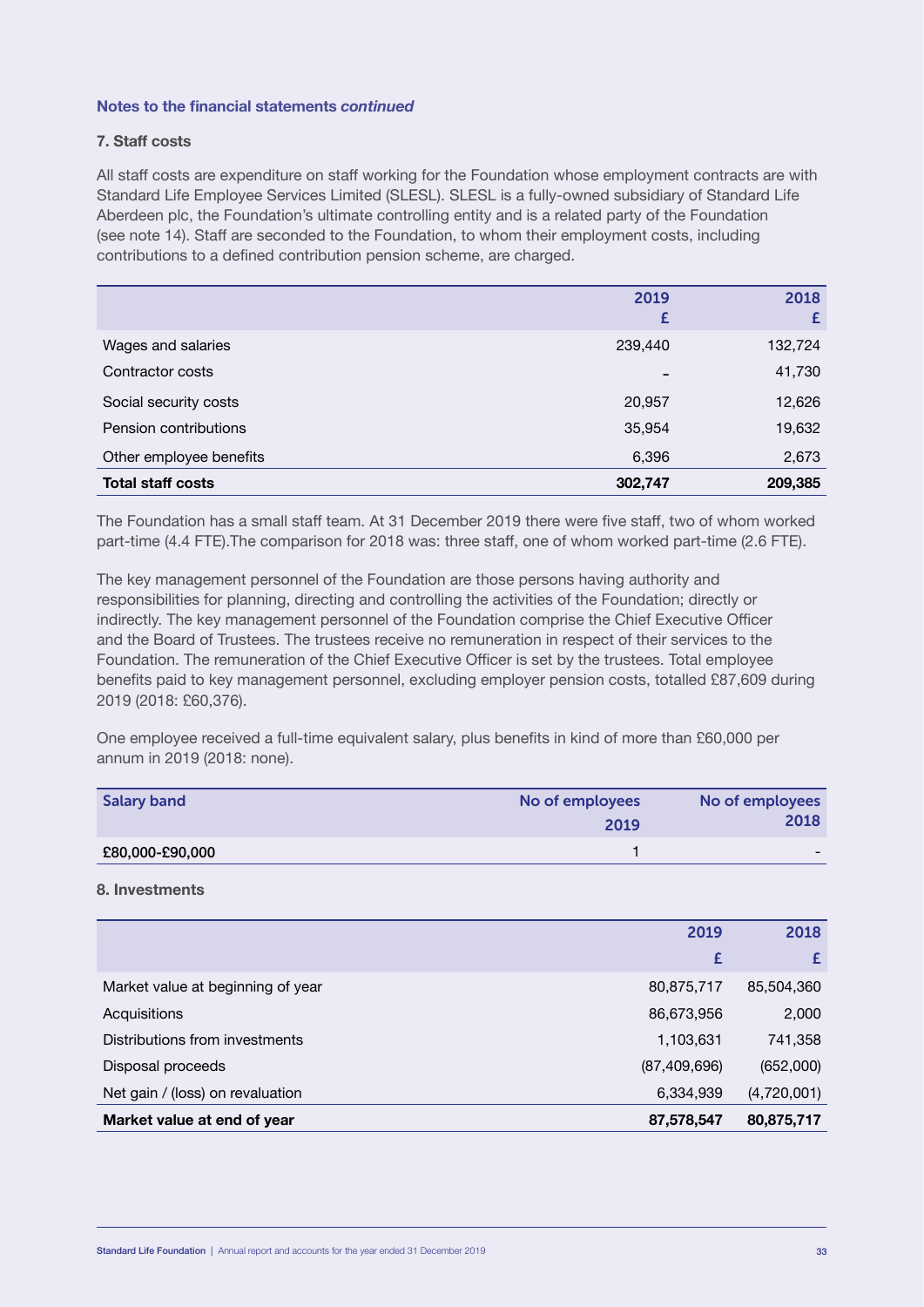| <b>Represented by</b>       | 2019       | 2018       |
|-----------------------------|------------|------------|
|                             |            |            |
| Equity                      | 48,198,889 |            |
| Investment funds            | 35,138,351 | 80,875,717 |
| Debt securities             | 4,241,307  |            |
| Market value at end of year | 87,578,547 | 80,875,717 |

Standard Life Foundation moved investment manager on 23 August 2019 from Aberdeen Standard Investments to Aberdeen Standard Capital. Please refer to the trustees' report for further detail. The acquisitions and disposals reflect this movement of fund manager.

Investments have been diversified from equity instruments in pooled investment funds which were held in the first half of the year, to investment securities comprising equities, pooled investment funds and debt securities in the second half of the year.

Investments in equity securities, pooled investment vehicles and government bonds total £84,946,335 at 31 December 2019 and these investments are classed as level 1 investments. Level 1 investments are measured using quoted prices (unadjusted) in active markets for identical assets or liabilities. An active market exists where transactions take place with sufficient frequency and volume to provide pricing information on an ongoing basis. Investments in corporate bonds total £2,632,212 at 31 December 2019 and these are classed as level 2 investments. Level 2 investments are measured using inputs other than quoted prices included within level 1 that are observable for the asset or liability, either directly (i.e. as prices) or indirectly (i.e. derived from prices). Investments totalling £80,875,717 at 31 December 2018 were held as level 1 pooled investment vehicles.

Market risk is the principal risk faced by the Foundation from financial instruments. The Foundation has mitigated this risk by constructing a diverse portfolio of investments, and by retaining expert advisers to manage the investment portfolio. A detailed investment policy was finalised in 2019, which sets out an agreed asset allocation across various asset classes, along with percentage limitations on both individual investments and pooled funds.

Net gain / (loss) on revaluation includes both unrealised and realised gains and/or losses arising on the holdings in the funds. Net gain on revaluation of investment assets of £6,334,939 (2018: net revaluation loss of £4,720,001) relate to unrealised gains of £5,842,814 (2018: unrealised losses of £4,720,001) during the year and realised gains on sale of investments of £492,125 (2018: nil).

Distributions from investments of £1,103,631 (2018: £741,358) consist of accumulation dividends received during the year. The accumulation dividends have been presented within 'Net gains / (losses) on investments' in the Statement of Financial Activities aggregated with the net gain of £6,334,939 (2018: loss of £4,720,001).

Included within investments of £87,578,547 (2018: £80,875,717) is £858,750 (2018: £1,960,475) of current asset investments. This relates to an investment in a liquidity fund.

#### **9. Debtors: amounts falling due within a year**

| <b>Total debtors</b><br>85              | 4,204 |
|-----------------------------------------|-------|
| Accrued income<br>85                    | 1,432 |
| Prepayments<br>$\overline{\phantom{a}}$ | 2,772 |
| 2019                                    | 2018  |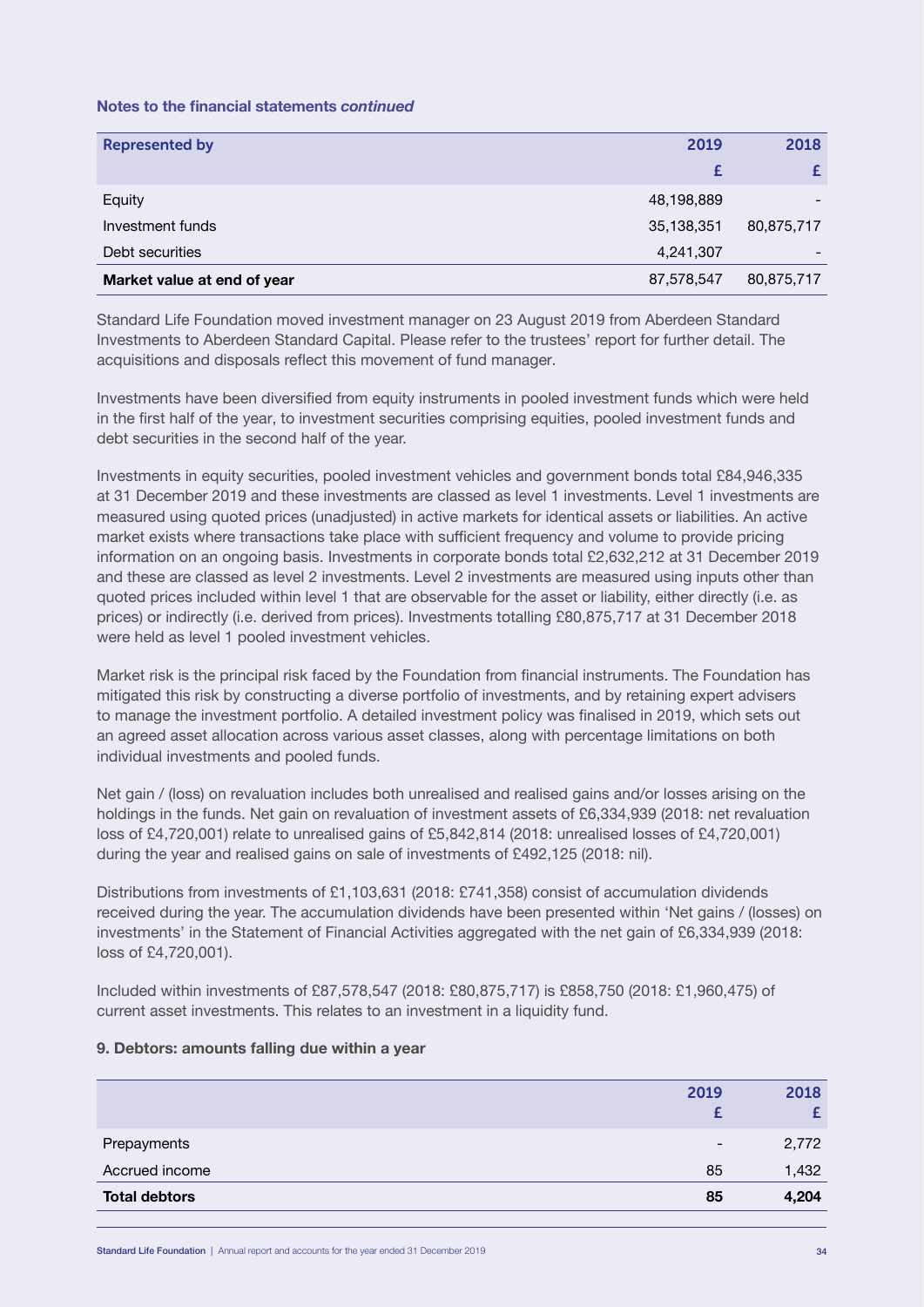#### **10. Creditors: amounts falling due within a year**

| Grants awarded and payable           | 304,500 | 17,483  |
|--------------------------------------|---------|---------|
| Due to auditor (see note 12)         | 5,000   | 4,920   |
| Due to related parties (see note 14) | 213,049 | 165,668 |
| Total creditors due within a year    | 522,549 | 188,071 |

#### **11. Creditors: amounts falling due after more than one year**

|                                              | 2019   | 2018 |
|----------------------------------------------|--------|------|
| Grants awarded and payable                   | 85,500 |      |
| Total creditors due after more than one year | 85,500 |      |

#### **12. Auditor remuneration**

| <b>Auditor remuneration</b>                      | 5,000 | 4,920 |
|--------------------------------------------------|-------|-------|
| Accrued fees payable to the Foundation's auditor | 5,000 | 4,920 |
|                                                  | 2019  | 2018  |

No non-audit services were provided to the Foundation during the period.

#### **13. Movements in funds during the year**

|                                       | <b>Unrestricted</b><br>income funds<br>£ | reserve<br>£ | <b>Revaluation Total unrestricted</b><br>fund<br>£ |
|---------------------------------------|------------------------------------------|--------------|----------------------------------------------------|
| 1 January 2019                        | 84,293,778                               | (3,593,829)  | 80,699,949                                         |
| Additions at cost                     | 86,673,956                               |              | 86,673,956                                         |
| Distributions from investments        | 1,103,631                                |              | 1,103,631                                          |
| Sale of investments                   | (87, 409, 696)                           |              | (87, 409, 696)                                     |
| Net gains/(losses) on investments     | 492,125                                  | 5,842,814    | 6,334,939                                          |
| Decrease in debtors                   | (4, 119)                                 |              | (4, 119)                                           |
| Increase in creditors                 | (419, 978)                               |              | (419, 978)                                         |
| Increase in cash and cash equivalents | 688,519                                  |              | 688,519                                            |
| December 2019<br>31.                  | 85,418,216                               | 2,248,985    | 87,667,201                                         |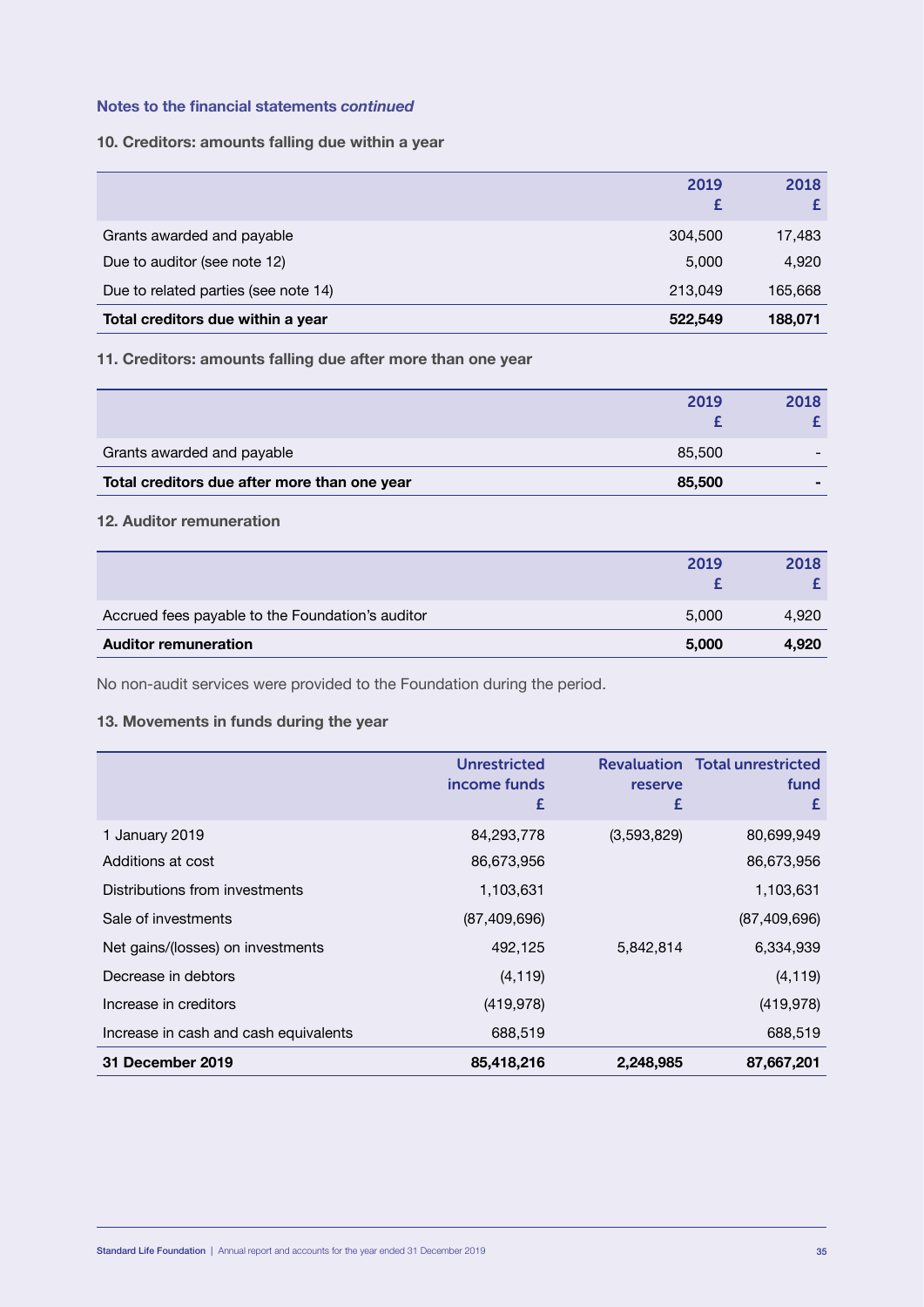|                                       | <b>Unrestricted</b><br>income funds<br>£ | reserve<br>£ | <b>Revaluation Total unrestricted</b><br>fund<br>£ |
|---------------------------------------|------------------------------------------|--------------|----------------------------------------------------|
| 1 January 2018                        | 84,188,908                               | 1,126,172    | 85,315,080                                         |
| Additions at cost                     | 2,000                                    |              | 2,000                                              |
| Distributions from investments        | 741,358                                  |              | 741,358                                            |
| Sale of investments                   | (652,000)                                |              | (652,000)                                          |
| Net gains/(losses) on investments     |                                          | (4,720,001)  | (4,720,001)                                        |
| Increase in debtors                   | 142                                      |              | 142                                                |
| Decrease in creditors                 | 13,991                                   |              | 13,991                                             |
| Decrease in cash and cash equivalents | (621)                                    |              | (621)                                              |
| 31 December 2018                      | 84,293,778                               | (3,593,829)  | 80,699,949                                         |

#### **14. Related party transactions**

The majority of purchases are paid for by Standard Life Employee Services Limited, a fully-owned subsidiary of Standard Life Aberdeen plc, as the Foundation uses their accounts payable system. These costs, as well as staff costs totalling £302,747 (2018: £209,385) for the year are then invoiced to the Foundation on a quarterly basis. At the end of the period, amounts owed to Standard Life Employee Services Limited were £90,243 (2018: £76,464).

The Foundation appointed Aberdeen Standard Capital (a subsidiary of Standard Life Investment (Holdings) Limited; in turn a subsidiary of Standard Life Aberdeen plc) as investment manager during the period. Prior to this, the Foundation's investments were managed by Aberdeen Standard Investments; also a subsidiary of Standard Life Aberdeen plc. Investment management fees incurred during the year in total were £319,538 (2018: £360,101). At the end of the period, amounts owed to Aberdeen Standard Capital were £122,806 (2018: £89,204) in respect of investment management fees.

#### **15. Subsequent event**

Global markets fell in 2020 as a result of the Covid-19 pandemic. Markets remain unpredictable as they respond to the economic implications of the broad reaching shut-down of countries including the UK, and the ongoing uncertainty as to when economic activity will return to normal. The Foundation's investment is currently sitting at £84,720,081 (1 June 2020). This has been classed as a non-adjusting post balance sheet event. Further information on the Covid-19 pandemic and the steps the Foundation is taking can be found in the trustees' report.